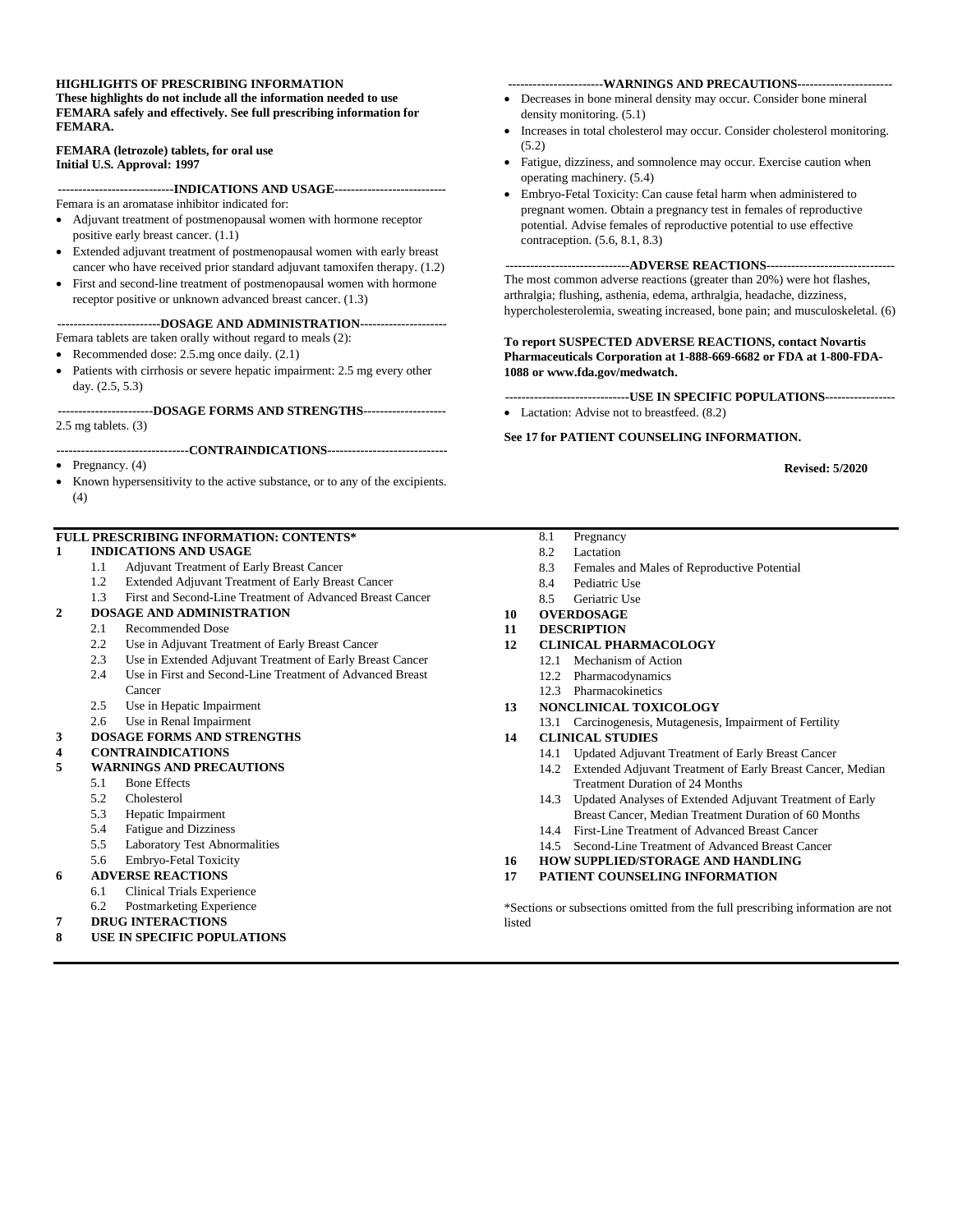# **FULL PRESCRIBING INFORMATION**

# <span id="page-1-6"></span>**1 INDICATIONS AND USAGE**

# <span id="page-1-0"></span>**1.1 Adjuvant Treatment of Early Breast Cancer**

Femara (letrozole) is indicated for the adjuvant treatment of postmenopausal women with hormone receptor positive early breast cancer.

## <span id="page-1-1"></span>**1.2 Extended Adjuvant Treatment of Early Breast Cancer**

Femara is indicated for the extended adjuvant treatment of early breast cancer in postmenopausal women, who have received 5 years of adjuvant tamoxifen therapy. The effectiveness of Femara in extended adjuvant treatment of early breast cancer is based on an analysis of disease-free survival (DFS) in patients treated with Femara for a median of 60 months *[see Clinical Studies (14.2, 14.3)]*.

## <span id="page-1-2"></span>**1.3 First and Second-Line Treatment of Advanced Breast Cancer**

Femara is indicated for first-line treatment of postmenopausal women with hormone receptor positive or unknown, locally advanced or metastatic breast cancer. Femara is also indicated for the treatment of advanced breast cancer in postmenopausal women with disease progression following antiestrogen therapy *[see Clinical Studies (14.4, 14.5)].*

# <span id="page-1-3"></span>**2 DOSAGE AND ADMINISTRATION**

## <span id="page-1-4"></span>**2.1 Recommended Dose**

The recommended dose of Femara is one 2.5 mg tablet administered once a day, without regard to meals.

# <span id="page-1-7"></span>**2.2 Use in Adjuvant Treatment of Early Breast Cancer**

In the adjuvant setting, the optimal duration of treatment with letrozole is unknown. In both the adjuvant study and the post approval adjuvant study, median treatment duration was 5 years. Treatment should be discontinued at relapse *[see Clinical Studies (14.1)].*

## <span id="page-1-8"></span>**2.3 Use in Extended Adjuvant Treatment of Early Breast Cancer**

In the extended adjuvant setting, the optimal treatment duration with Femara is not known. The planned duration of treatment in the study was 5 years. In the final updated analysis, conducted at a median follow-up of 62 months, the median treatment duration for Femara was 60 months. Seventy-one percent (71%) of patients were treated for at least 3 years and 58% of patients completed at least 4.5 years of extended adjuvant treatment. The treatment should be discontinued at tumor relapse *[see Clinical Studies (14.2)].*

## <span id="page-1-9"></span>**2.4 Use in First and Second-Line Treatment of Advanced Breast Cancer**

In patients with advanced disease, treatment with Femara should continue until tumor progression is evident *[see Clinical Studies (14.4, 14.5)]*.

# <span id="page-1-5"></span>**2.5 Use in Hepatic Impairment**

No dosage adjustment is recommended for patients with mild to moderate hepatic impairment, although Femara blood concentrations were modestly increased in subjects with moderate hepatic impairment due to cirrhosis. The dose of Femara in patients with cirrhosis and severe hepatic dysfunction should be reduced by 50% *[see Warnings and Precautions (5.3)].* The recommended dose of Femara for such patients is 2.5 mg administered every other day. The effect of hepatic impairment on Femara exposure in noncirrhotic cancer patients with elevated bilirubin levels has not been determined.

## <span id="page-1-10"></span>**2.6 Use in Renal Impairment**

No dosage adjustment is required for patients with renal impairment if creatinine clearance is greater than or equal to 10 mL/min *[see Clinical Pharmacology (12.3)]*.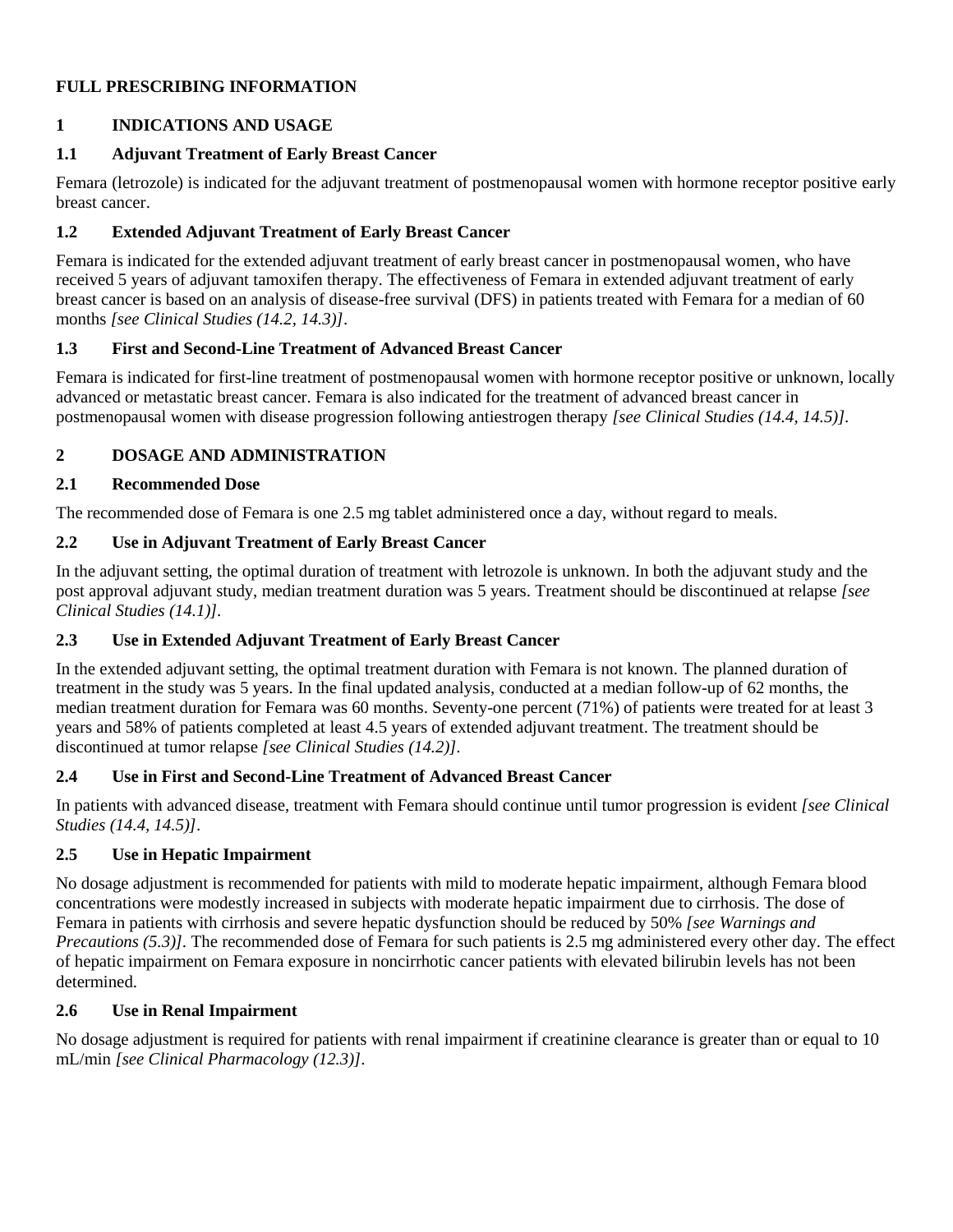## <span id="page-2-1"></span>**3 DOSAGE FORMS AND STRENGTHS**

2.5 mg tablets: dark yellow, film-coated, round, slightly biconvex, with beveled edges (imprinted with the letters FV on one side and CG on the other side).

## <span id="page-2-2"></span>**4 CONTRAINDICATIONS**

- Pregnancy: Letrozole can cause fetal harm *[see Use in Specific Populations (8.1)]*.
- Known hypersensitivity to the active substance, or to any of the excipients *[see Adverse Reactions (6)]*.

# <span id="page-2-6"></span>**5 WARNINGS AND PRECAUTIONS**

## <span id="page-2-3"></span>**5.1 Bone Effects**

Use of Femara may cause decreases in bone mineral density (BMD). Consideration should be given to monitoring BMD. Results of a safety study to evaluate safety in the adjuvant setting comparing the effect on lumbar spine (L2-L4) BMD of adjuvant treatment with letrozole to that with tamoxifen showed at 24 months a median decrease in lumbar spine BMD of 4.1% in the letrozole arm compared to a median increase of 0.3% in the tamoxifen arm (difference  $=$ 4.4%) (*P* < 0.0001) *[see Adverse Reactions (6)]*. Updated results from the BMD substudy (MA-17B) in the extended adjuvant setting demonstrated that at 2 years patients receiving letrozole had a median decrease from baseline of 3.8% in hip BMD compared to a median decrease of 2.0% in the placebo group. The changes from baseline in lumbar spine BMD in letrozole and placebo treated groups were not significantly different *[see Adverse Reactions (6)].*

In the adjuvant trial (BIG 1-98) the incidence of bone fractures at any time after randomization was 14.7% for letrozole and 11.4% for tamoxifen at a median follow-up of 96 months. The incidence of osteoporosis was 5.1% for letrozole and 2.7% for tamoxifen *[see Adverse Reactions (6)]*. In the extended adjuvant trial (MA-17), the incidence of bone fractures at any time after randomization was 13.3% for letrozole and 7.8% for placebo at a median follow-up of 62 months. The incidence of new osteoporosis was 14.5% for letrozole and 7.8% for placebo *[see Adverse Reactions (6)].*

# <span id="page-2-4"></span>**5.2 Cholesterol**

Consideration should be given to monitoring serum cholesterol. In the adjuvant trial (BIG 1-98), hypercholesterolemia was reported in 52.3% of letrozole patients and 28.6% of tamoxifen patients. Grade 3-4 hypercholesterolemia was reported in 0.4% of letrozole patients and 0.1% of tamoxifen patients. Also in the adjuvant setting, an increase of greater than or equal to 1.5 x upper limit of normal (ULN) in total cholesterol (generally nonfasting) was observed in patients on monotherapy who had baseline total serum cholesterol within the normal range (i.e., less than =1.5 x ULN) in 155/1843 (8.4%) patients on letrozole vs 71/1840 (3.9%) patients on tamoxifen Lipid lowering medications were required for 29% of patients on letrozole and 20% on tamoxifen *[see Adverse Reactions (6)].*

# <span id="page-2-0"></span>**5.3 Hepatic Impairment**

Subjects with cirrhosis and severe hepatic impairment who were dosed with 2.5 mg of Femara experienced approximately twice the exposure to Femara as healthy volunteers with normal liver function *[see Clinical Pharmacology (12.3)]*. Therefore, a dose reduction is recommended for this patient population. The effect of hepatic impairment on Femara exposure in cancer patients with elevated bilirubin levels has not been determined *[see Dosage and Administration (2.5)].*

# <span id="page-2-5"></span>**5.4 Fatigue and Dizziness**

Because fatigue, dizziness, and somnolence have been reported with the use of Femara, caution is advised when driving or using machinery until it is known how the patient reacts to Femara use.

# <span id="page-2-7"></span>**5.5 Laboratory Test Abnormalities**

No dose-related effect of Femara on any hematologic or clinical chemistry parameter was evident. Moderate decreases in lymphocyte counts, of uncertain clinical significance, were observed in some patients receiving Femara 2.5 mg. This depression was transient in about half of those affected. Two patients on Femara developed thrombocytopenia; relationship to the study drug was unclear. Patient withdrawal due to laboratory abnormalities, whether related to study treatment or not was infrequent.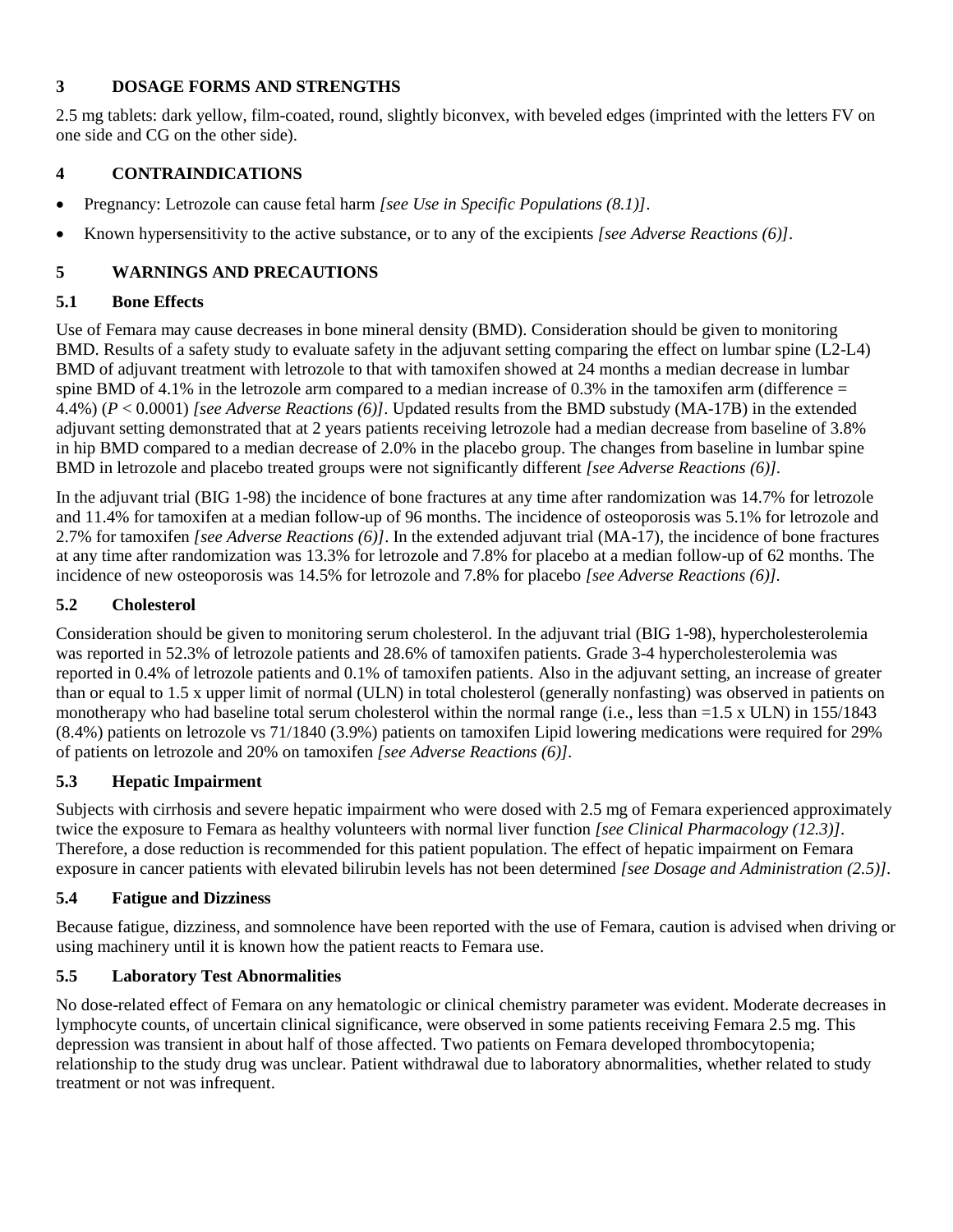# <span id="page-3-0"></span>**5.6 Embryo-Fetal Toxicity**

Based on post-marketing reports, findings from animal studies and the mechanism of action, Femara can cause fetal harm and is contraindicated for use in pregnant women. In post-marketing reports, use of letrozole during pregnancy resulted in cases of spontaneous abortions and congenital birth defects. Letrozole caused embryo-fetal toxicities in rats and rabbits at maternal exposures that were below the maximum recommended human dose (MHRD) on a mg/m<sup>2</sup> basis. Advise pregnant women of the potential risk to a fetus. Advise females of reproductive potential to use effective contraception during therapy with Femara and for at least 3 weeks after the last dose *[see Adverse Reactions (6.2), Use in Specific Populations (8.1, 8.3), and Clinical Pharmacology (12.1)]*.

# <span id="page-3-1"></span>**6 ADVERSE REACTIONS**

The following adverse reactions are discussed in greater detail in other sections of the labeling.

- Bone effects *[see Warnings and Precautions (5.1)]*
- Increases in cholesterol *[see Warnings and Precautions (5.2)]*
- Fatigue and Dizziness *[see Warnings and Precautions (5.4)]*

#### <span id="page-3-2"></span>**6.1 Clinical Trials Experience**

Because clinical trials are conducted under widely varying conditions, adverse reactions rates observed in the clinical trials of a drug cannot be directly compared to rates in the clinical trials of another drug and may not reflect the rates observed in practice.

## *Adjuvant Treatment of Early Breast Cancer*

In study, BIG 1-98, the median treatment duration of adjuvant treatment was 60 months and the median duration of follow-up for safety was 96 months for patients receiving Femara and tamoxifen.

Certain adverse reactions were prospectively specified for analysis (see Table 1), based on the known pharmacologic properties and side effect profiles of the two drugs.

Adverse reactions were analyzed irrespective of whether a symptom was present or absent at baseline. Most adverse reactions reported (approximately 75% of patients who reported AEs) were Grade 1 or Grade 2 applying the Common Toxicity Criteria (CTC) Version 2.0/Common Terminology Criteria for Adverse Events (CTCAE), Version 3.0. Table 1 describes adverse reactions (Grades 1-4 and Grades 3-4) irrespective of relationship to study treatment in the adjuvant trial for the monotherapy arms analysis (safety population).

|                                    | Grades 1-4                  |        |                  |        | Grades 3-4                  |                |                  |        |
|------------------------------------|-----------------------------|--------|------------------|--------|-----------------------------|----------------|------------------|--------|
|                                    | Femara                      |        | <b>Tamoxifen</b> |        | Femara                      |                | <b>Tamoxifen</b> |        |
| <b>Adverse Reactions</b>           | $N = 2448$                  |        | $N = 2447$       |        | $N = 2448$                  |                | $N = 2447$       |        |
|                                    | $n\left(\frac{0}{0}\right)$ |        | $n$ (%)          |        | $n\left(\frac{0}{0}\right)$ |                | n(%)             |        |
| Patients with any adverse reaction | 2309                        | (94.3) | 2212             | (90.4) | 636                         | (26.0)         | 606              | (24.8) |
| Hypercholesterolemia*              | 1280                        | (52.3) | 700              | (28.6) | 11                          | (0.4)          | 6                | (0.2)  |
| Hot flashes*                       | 819                         | (33.5) | 929              | (38.0) |                             | $\overline{a}$ |                  |        |
| Arthralgia/arthritis*              | 621                         | (25.4) | 504              | (20.6) | 84                          | (3.4)          | 50               | (2.0)  |
| Bone fractures <sup>1</sup>        | 361                         | (14.7) | 280              | (11.4) |                             |                |                  |        |
| Night sweats*                      | 356                         | (14.5) | 426              | (17.4) |                             | $\overline{a}$ |                  |        |
| Weight increase*                   | 317                         | (12.9) | 378              | (15.4) | 27                          | (1.1)          | 39               | (1.6)  |
| Nausea*                            | 284                         | (11.6) | 277              | (11.3) | 6                           | (0.2)          | 9                | (0.4)  |
| Bone fractures**2                  | 249                         | (10.2) | 175              | (7.2)  |                             |                |                  |        |

#### **Table 1: Patients With Adverse Reactions (CTC Grades 1-4) in the Adjuvant Study – Monotherapy Arms Analysis (Median Follow-up 96 Months; Median Treatment 60 Months)**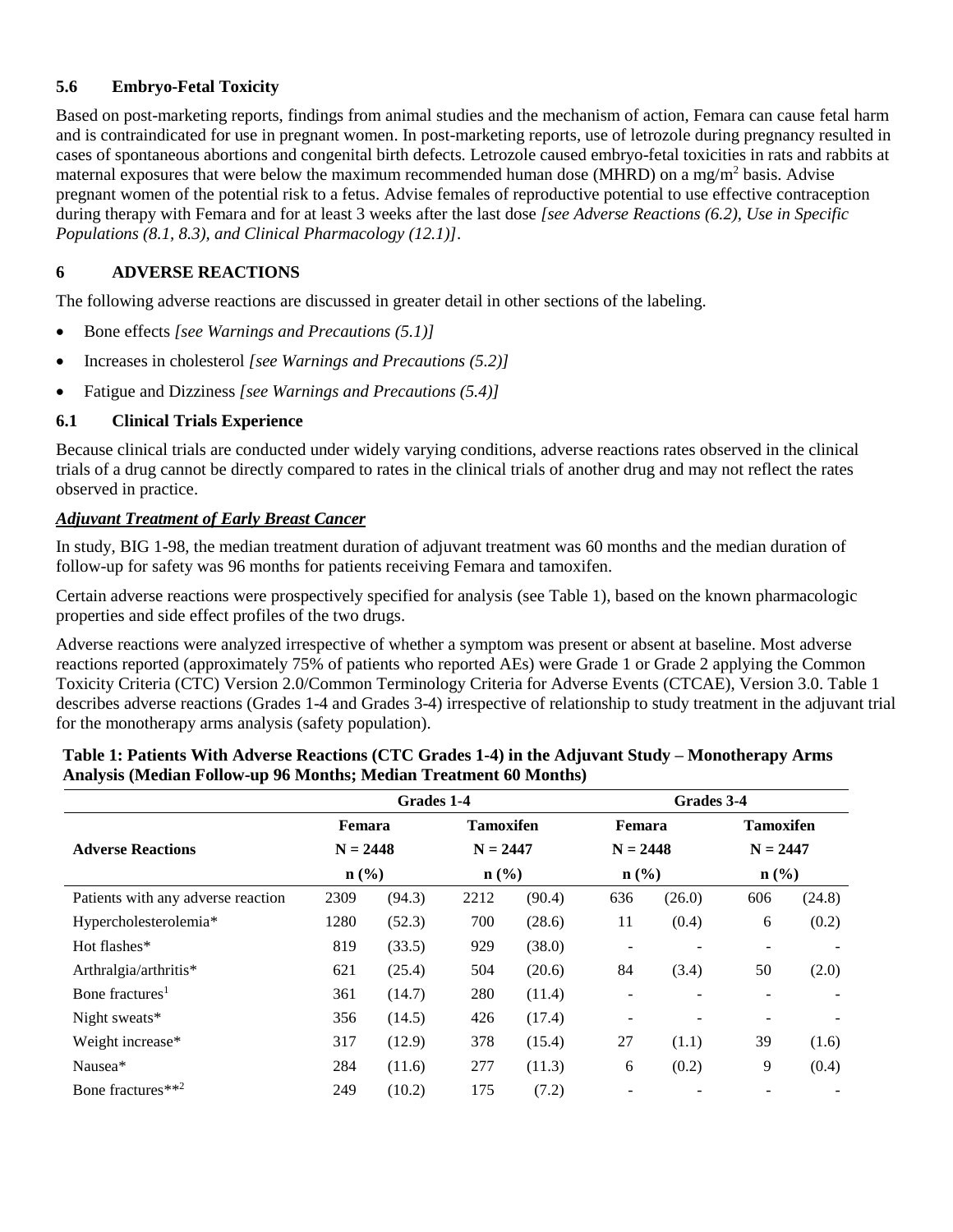|                                           | Grades 1-4     |         |                  |            | Grades 3-4                  |            |                              |         |
|-------------------------------------------|----------------|---------|------------------|------------|-----------------------------|------------|------------------------------|---------|
|                                           | Femara         |         | <b>Tamoxifen</b> |            | Femara                      |            | <b>Tamoxifen</b>             |         |
| <b>Adverse Reactions</b>                  | $N = 2448$     |         |                  | $N = 2447$ |                             | $N = 2448$ | $N = 2447$                   |         |
|                                           | $n$ (%)        |         | $n$ (%)          |            | $n\left(\frac{0}{0}\right)$ |            | $n\left(\frac{0}{0}\right)$  |         |
| Fatigue (lethargy, malaise,<br>asthenia)* | 235            | (9.6)   | 250              | (10.2)     | 6                           | (0.2)      | 7                            | (0.3)   |
| Myalgia*                                  | 221            | (9.0)   | 212              | (8.7)      | 18                          | (0.7)      | 14                           | (0.6)   |
| Vaginal bleeding*                         | 129            | (5.3)   | 320              | (13.1)     | $\mathbf{1}$                | (< 0.1)    | $\,8\,$                      | (0.3)   |
| Edema*                                    | 164            | (6.7)   | 160              | (6.5)      | 3                           | (0.1)      | $\mathbf{1}$                 | (< 0.1) |
| Weight decrease                           | 140            | (5.7)   | 129              | (5.3)      | 8                           | (0.3)      | 5                            | (0.2)   |
| Osteoporosis**                            | 126            | (5.1)   | 67               | (2.7)      | 10                          | (0.4)      | 5                            | (0.2)   |
| Back pain                                 | 125            | (5.1)   | 136              | (5.6)      | $\tau$                      | (0.3)      | 11                           | (0.4)   |
| Bone pain                                 | 123            | (5.0)   | 109              | (4.5)      | $\sqrt{6}$                  | (0.2)      | $\overline{4}$               | (0.2)   |
| Depression                                | 119            | (4.9)   | 114              | (4.7)      | 16                          | (0.7)      | 14                           | (0.6)   |
| Vaginal irritation*                       | 112            | (4.6)   | 77               | (3.1)      | $\overline{c}$              | (< 0.1)    | $\mathfrak{2}$               | (< 0.1) |
| Headache*                                 | 105            | (4.3)   | 94               | (3.8)      | $\,8\,$                     | (0.3)      | $\overline{4}$               | (0.2)   |
| Pain in extremity                         | 103            | (4.2)   | 79               | (3.2)      | $\sqrt{6}$                  | (0.2)      | 4                            | (0.2)   |
| Osteopenia*                               | 87             | (3.6)   | 76               | (3.1)      | $\boldsymbol{0}$            | $\sim$     | 3                            | (0.1)   |
| Dizziness/light-headedness*               | 84             | (3.4)   | 80               | (3.3)      | $\mathbf{1}$                | (< 0.1)    | 6                            | (0.2)   |
| Alopecia                                  | 83             | (3.4)   | 84               | (3.4)      | $\overline{\phantom{a}}$    |            | $\qquad \qquad \blacksquare$ |         |
| Vomiting*                                 | $80\,$         | (3.3)   | 80               | (3.3)      | 3                           | (0.1)      | 5                            | (0.2)   |
| Cataract*                                 | 49             | (2.0)   | 54               | (2.2)      | 16                          | (0.7)      | 17                           | (0.7)   |
| Constipation*                             | 49             | (2.0)   | 71               | (2.9)      | 3                           | (0.1)      | 1                            | (< 0.1) |
| Myocardial infarction <sup>1</sup>        | 42             | (1.7)   | 28               | (1.1)      | $\blacksquare$              | $\sim$     | $\blacksquare$               |         |
| Breast pain*                              | 37             | (1.5)   | 43               | (1.8)      | $\mathbf{1}$                | (< 0.1)    |                              |         |
| Anorexia*                                 | 20             | (0.8)   | 20               | (0.8)      | 1                           | (< 0.1)    | 1                            | (< 0.1) |
| Endometrial proliferation<br>disorders*   | 14             | (0.6)   | 86               | (3.5)      | $\boldsymbol{0}$            |            | 14                           | (0.6)   |
| Ovarian cyst*                             | 11             | (0.4)   | 18               | (0.7)      | $\overline{4}$              | (0.2)      | 4                            | (0.2)   |
| Endometrial<br>hyperplasia/cancer**1      | 11             | (0.4)   | 72               | (2.9)      |                             |            |                              |         |
| Endometrial<br>hyperplasia/cancer**,3     | 6/1909         | (0.3)   | 57/1943          | (2.9)      |                             |            |                              |         |
| Other endometrial disorders*              | $\overline{2}$ | (< 0.1) | 3                | (0.1)      | $\boldsymbol{0}$            |            | $\boldsymbol{0}$             |         |
| Myocardial infarction**2                  | 24             | (1.0)   | 12               | (0.5)      |                             |            |                              |         |
| Myocardial ischemia                       | 6              | (0.2)   | 9                | (0.4)      |                             |            |                              |         |
| Cerebrovascular accident/TIA**1           | 74             | (3.0)   | 68               | (2.8)      |                             |            |                              |         |
| Cerebrovascular accident/TIA**2           | 51             | (2.1)   | 47               | (1.9)      |                             |            |                              |         |
| Angina requiring surgery**1               | 35             | (1.4)   | 33               | (1.3)      |                             |            |                              |         |
| Angina requiring surgery**2               | 25             | (1.0)   | $25\,$           | (1.0)      |                             |            |                              |         |
| Thromboembolic event** <sup>1</sup>       | 79             | (3.2)   | 113              | (4.6)      |                             |            |                              |         |
| Thromboembolic event**2                   | 51             | (2.1)   | 89               | (3.6)      |                             |            |                              |         |
| Cardiac failure <sup>1</sup>              | 39             | (1.6)   | 34               | (1.4)      |                             |            |                              |         |
| Cardiac failure <sup>2</sup>              | 27             | (1.1)   | 15               | (0.6)      |                             |            |                              |         |
| Hypertension <sup>1</sup>                 | 160            | (6.5)   | 175              | (7.2)      |                             |            |                              |         |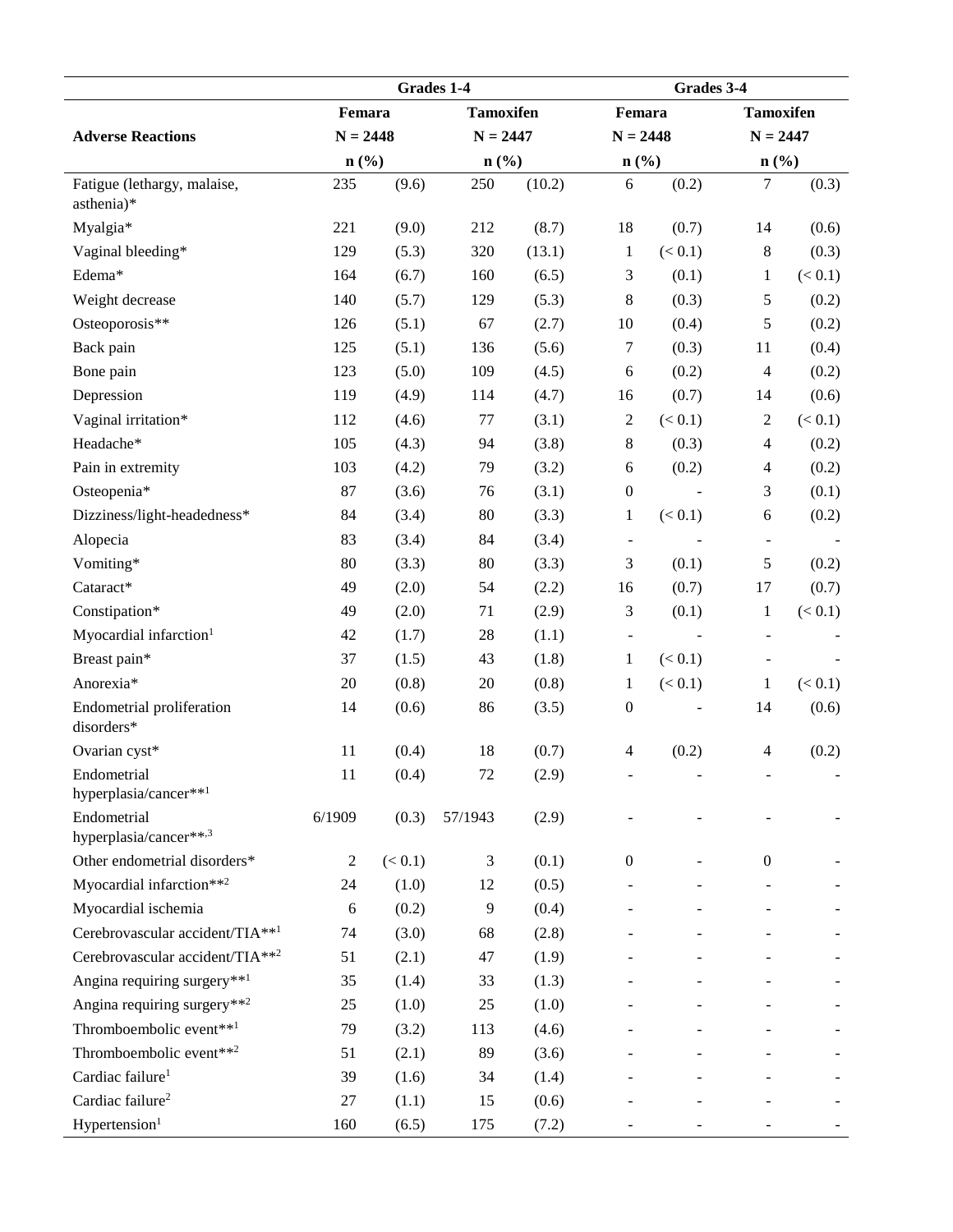|                                                 | Grades 1-4 |                  |                  |                  | Grades 3-4               |   |                  |                          |
|-------------------------------------------------|------------|------------------|------------------|------------------|--------------------------|---|------------------|--------------------------|
|                                                 | Femara     |                  | <b>Tamoxifen</b> |                  | Femara                   |   | <b>Tamoxifen</b> |                          |
| <b>Adverse Reactions</b>                        | $N = 2448$ |                  | $N = 2447$       |                  | $N = 2448$               |   | $N = 2447$       |                          |
| $n\left(\frac{0}{0}\right)$<br>$\mathbf{n}(\%)$ |            | $\mathbf{n}(\%)$ |                  | $\mathbf{n}(\%)$ |                          |   |                  |                          |
| Hypertension <sup>2</sup>                       | 138        | (5.6)            | 139              | (5.7)            | $\overline{\phantom{a}}$ |   |                  |                          |
| Other cardiovascular** <sup>1</sup>             | 172        | (7.0)            | 174              | (7.1)            |                          | - |                  | $\overline{\phantom{a}}$ |
| Other cardiovascular**2                         | 120        | (4.9)            | 119              | (4.9)            | $\overline{\phantom{a}}$ | - |                  | $\overline{\phantom{a}}$ |
| Second primary malignancy <sup>1</sup>          | 129        | (5.3)            | 150              | (6.1)            | -                        | ۰ |                  | $\overline{\phantom{0}}$ |
| Second primary malignancy <sup>2</sup>          | 54         | (2.2)            | 79               | (3.2)            |                          |   |                  |                          |

\*Target events pre-specified for analysis

\*\*Events pre-printed on CRF

<sup>1</sup>At median follow-up of 96 months (i.e., any time after randomization) for Femara (range up to 144 months) and 95 months for tamoxifen (range up to 143 months).

<sup>2</sup>At median treatment duration of 60 months (i.e. during treatment + 30 days after discontinuation of treatment) for Femara and tamoxifen (range up to 68 months).

<sup>3</sup>Excluding women who had undergone hysterectomy before study entry.

TIA = Transient ischemic attack.

Note: Cardiovascular events (including cerebrovascular and thromboembolic events), skeletal and urogenital/endometrial events and second primary malignancies were collected life -long. All of these events were assumed to be of CTC Grade 3 to 5 and were not individually graded.

When considering all grades during study treatment, a higher incidence of events was seen for Femara regarding fractures (10.1% vs 7.1%), myocardial infarctions (1.0% vs 0.5%), and arthralgia (25.2% vs 20.4%) (Femara vs tamoxifen respectively). A higher incidence was seen for tamoxifen regarding thromboembolic events (2.1% vs 3.6%), endometrial hyperplasia/cancer (0.3% vs 2.9%), and endometrial proliferation disorders (0.3% vs 1.8%) (Femara vs tamoxifen respectively).

At a median follow-up of 96 months, a higher incidence of events was seen for Femara (14.7%) than for tamoxifen (11.4%) regarding fractures. A higher incidence was seen for tamoxifen compared to Femara regarding thromboembolic events (4.6% vs 3.2%), and endometrial hyperplasia or cancer (2.9% vs 0.4%) (tamoxifen vs Femara, respectively).

*Bone Study***:** Results of a safety trial in 263 postmenopausal women with resected receptor positive early breast cancer in the adjuvant setting comparing the effect on lumbar spine (L2-L4) BMD of adjuvant treatment with letrozole to that with tamoxifen showed at 24 months a median decrease in lumbar spine BMD of 4.1% in the letrozole arm compared to a median increase of 0.3% in the tamoxifen arm (difference  $= 4.4\%$ ) ( $P < 0.0001$ ). No patients with a normal BMD at baseline became osteoporotic over the 2 years and only 1 patient with osteopenia at baseline (T score of -1.9) developed osteoporosis during the treatment period (assessment by central review). The results for total hip BMD were similar, although the differences between the two treatments were less pronounced. During the 2 year period, fractures were reported by 4 of 103 patients (4%) in the letrozole arm, and 6 of 97 patients (6%) in the tamoxifen arm.

*Lipid Study***:** In a safety trial in 263 postmenopausal women with resected receptor positive early breast cancer at 24 months comparing the effects on lipid profiles of adjuvant letrozole to tamoxifen, 12% of patients on letrozole had at least one total cholesterol value of a higher CTCAE grade than at baseline compared with 4% of patients on tamoxifen. In another postapproval randomized, multicenter, open label, study of letrozole vs anastrozole in the adjuvant treatment of postmenopausal women with hormone receptor and node positive breast cancer (FACE, NCT00248170), the median duration of treatment was 60 months for both treatment arms. Table 2 describes adverse reactions (Grades 1-4 and Grades 3-4) irrespective of relationship to study treatment in the adjuvant study (safety population).

#### **Table 2: Adverse Reactions (CTC Grades 1-4), Occurring in at Least 5% of Patients in Either Treatment Arm, by Preferred Term (Safety set)**

| <b>Adverse Reactions</b> |              | Letrozole<br>$N = 2049$ | Anastrozole<br>$N = 2062$<br>$n\left(\frac{0}{0}\right)$ |                   |  |
|--------------------------|--------------|-------------------------|----------------------------------------------------------|-------------------|--|
|                          |              | $\mathbf{n}(\%)$        |                                                          |                   |  |
|                          | Grade 3/4    | <b>All Grades</b>       | Grade 3/4                                                | <b>All Grades</b> |  |
|                          | n(%)<br>n(%) |                         | n(%)                                                     | $\mathbf{n}(\%)$  |  |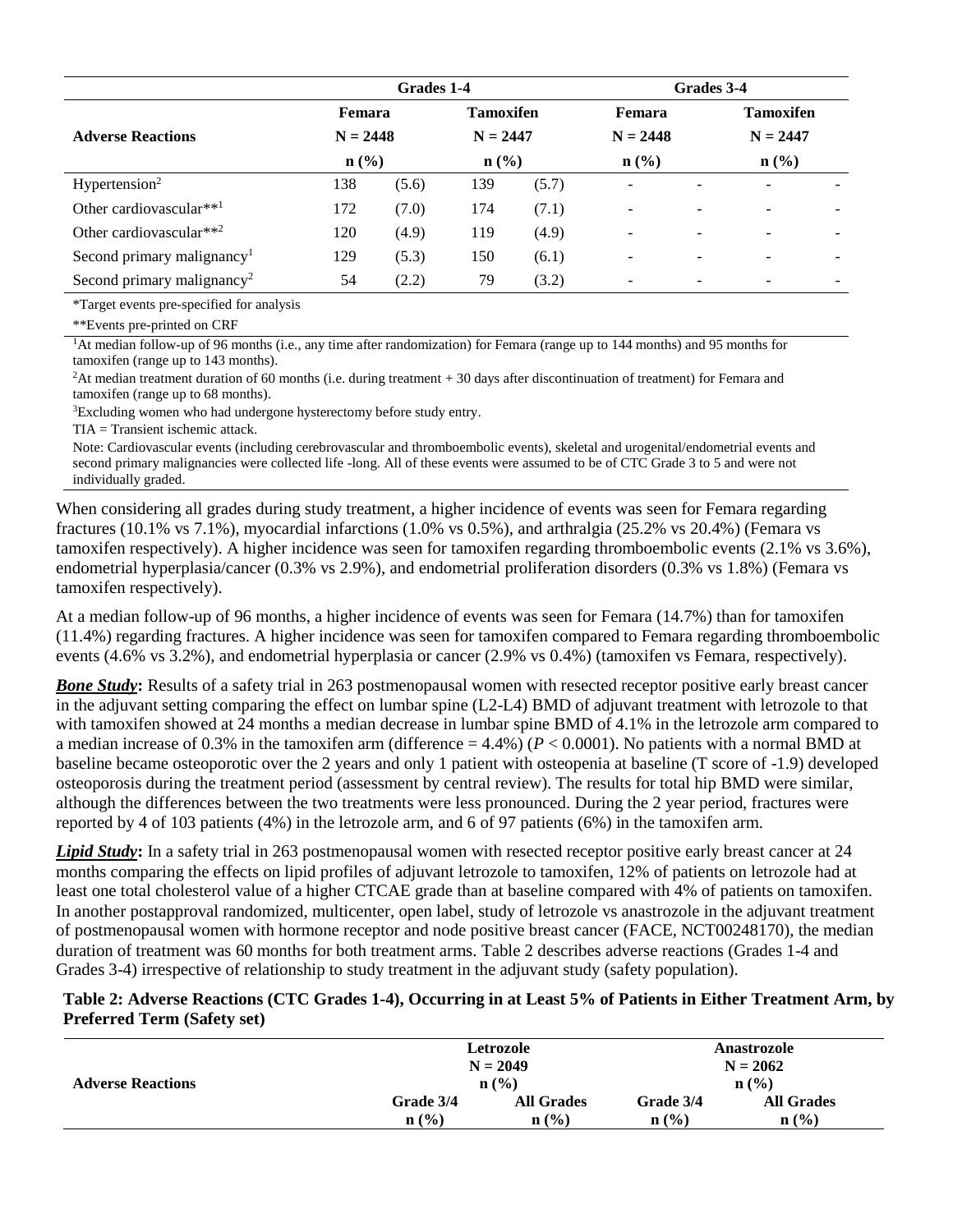| Patients with at least one AR | 628 (30.6) | 2049 (100.0) | 591 (28.7) | 2062 (100.0) |
|-------------------------------|------------|--------------|------------|--------------|
| Arthralgia                    | 80(3.9)    | 987 (48.2)   | 69(3.3)    | 987 (47.9)   |
| Hot flush                     | 17(0.8)    | 666 (32.5)   | 9(0.4)     | 666 (32.3)   |
| Fatigue                       | 8(0.4)     | 345 (16.8)   | 10(0.5)    | 343 (16.6)   |
| Osteoporosis                  | 5(0.2)     | 223(10.9)    | 11(0.5)    | 225(10.9)    |
| Myalgia                       | 16(0.8)    | 233(11.4)    | 15(0.7)    | 212(10.3)    |
| Back pain                     | 11(0.5)    | 212 (10.3)   | 17(0.8)    | 193(9.4)     |
| Osteopenia                    | 4(0.2)     | 203(9.9)     | 1(0.0)     | 173(8.4)     |
| Pain in extremity             | 9(0.4)     | 168(8.2)     | 3(0.1)     | 174(8.4)     |
| Lymphoedema                   | 5(0.2)     | 159(7.8)     | 2(0.1)     | 179(8.7)     |
| Insomnia                      | 7(0.3)     | 160(7.8)     | 3(0.1)     | 149(7.2)     |
| Hypercholesterolaemia         | 2(0.1)     | 155(7.6)     | 1(0.0)     | 151(7.3)     |
| Hypertension                  | 25(1.2)    | 156(7.6)     | 20(1.0)    | 149(7.2)     |
| Depression                    | 16(0.8)    | 147(7.2)     | 13(0.6)    | 137(6.6)     |
| Bone pain                     | 10(0.5)    | 138(6.7)     | 9(0.4)     | 122(5.9)     |
| Nausea                        | 6(0.3)     | 137(6.7)     | 5(0.2)     | 152(7.4)     |
| Headache                      | 3(0.1)     | 130(6.3)     | 5(0.2)     | 168(8.1)     |
| Alopecia                      | 2(0.1)     | 127(6.2)     | 0(0.0)     | 134(6.5)     |
| Musculoskeletal pain          | 6(0.3)     | 123(6.0)     | 9(0.4)     | 147(7.1)     |
| Radiation skin injury         | 11(0.5)    | 120(5.9)     | 6(0.3)     | 88 (4.3)     |
| Dyspnea                       | 16(0.8)    | 118(5.8)     | 10(0.5)    | 96(4.7)      |
| Cough                         | 1(0.0)     | 106(5.2)     | 1(0.0)     | 120(5.8)     |
| Musculoskeletal stiffness     | 2(0.1)     | 102(5.0)     | 2(0.1)     | 84(4.1)      |
| <b>Dizziness</b>              | 2(0.2)     | 94(4.6)      | 7(0.3)     | 109(5.3)     |

The following adverse reactions were also identified in less than 5% of the 2049 patients treated with letrozole and not included in the table: fall, vertigo, hyperbilirubinemia, jaundice, and chest pain.

#### *Extended Adjuvant Treatment of Early Breast Cancer, Median Treatment Duration of 24 Months*

In study MA-17, the median duration of extended adjuvant treatment was 24 months and the median duration of followup for safety was 28 months for patients receiving Femara and placebo.

Table 3 describes the adverse reactions occurring at a frequency of at least 5% in any treatment group during treatment. Most adverse reactions reported were Grade 1 and Grade 2 based on the CTC Version 2.0. In the extended adjuvant setting, the reported drug-related adverse reactions that were significantly different from placebo were hot flashes, arthralgia/arthritis, and myalgia.

|  |  | Table 3: Adverse Reactions Occurring in at Least 5% of Patients in Either Treatment Arm |  |
|--|--|-----------------------------------------------------------------------------------------|--|
|  |  |                                                                                         |  |

|                                  |             | Number (%) of Patients with Grade 1-4<br><b>Adverse Reactions</b> | Number (%) of Patients with Grade 3-4<br><b>Adverse Reactions</b> |            |  |
|----------------------------------|-------------|-------------------------------------------------------------------|-------------------------------------------------------------------|------------|--|
|                                  | Femara      | <b>Placebo</b>                                                    | Femara                                                            | Placebo    |  |
|                                  | $N = 2563$  | $N = 2573$                                                        | $N = 2563$                                                        | $N = 2573$ |  |
| <b>Any Adverse Reactions</b>     | 2232(87.1)  | 2174 (84.5)                                                       | 419 (16.3)                                                        | 389(15.1)  |  |
| <b>Vascular Disorders</b>        | 1375 (53.6) | 1230 (47.8)                                                       | 59(2.3)                                                           | 74 (2.9)   |  |
| Flushing                         | 1273 (49.7) | 1114(43.3)                                                        | 3(0.1)                                                            | $\theta$   |  |
| <b>General Disorders</b>         | 1154(45)    | 1090(42.4)                                                        | 30(1.2)                                                           | 28(1.1)    |  |
| Asthenia                         | 862 (33.6)  | 826 (32.1)                                                        | 16(0.6)                                                           | 7(0.3)     |  |
| Edema NOS                        | 471 (18.4)  | 416(16.2)                                                         | 4(0.2)                                                            | 3(0.1)     |  |
| <b>Musculoskeletal Disorders</b> | 978 (38.2)  | 836 (32.5)                                                        | 71(2.8)                                                           | 50(1.9)    |  |
| Arthralgia                       | 565 (22)    | 465(18.1)                                                         | 25(1)                                                             | 20(0.8)    |  |
| <b>Arthritis NOS</b>             | 173(6.7)    | 124(4.8)                                                          | 10(0.4)                                                           | 5(0.2)     |  |
| Myalgia                          | 171(6.7)    | 122(4.7)                                                          | 8(0.3)                                                            | 6(0.2)     |  |
| Back Pain                        | 129(5)      | 112(4.4)                                                          | 8(0.3)                                                            | 7(0.3)     |  |
| <b>Nervous System Disorders</b>  | 863 (33.7)  | 819 (31.8)                                                        | 65(2.5)                                                           | 58 (2.3)   |  |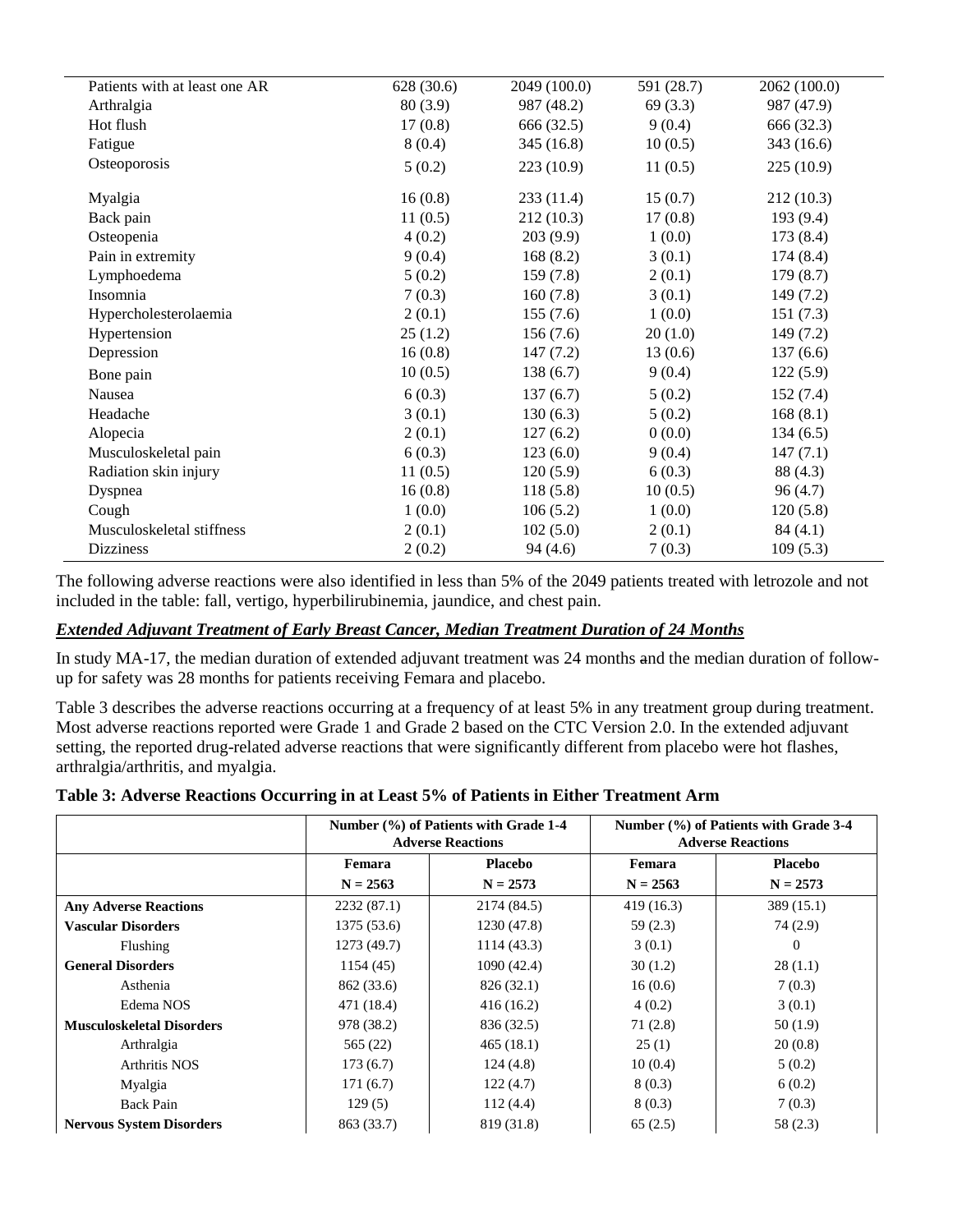| Headache                           | 516(20.1)  | 508 (19.7) | 18(0.7)     | 17(0.7)         |
|------------------------------------|------------|------------|-------------|-----------------|
| <b>Dizziness</b>                   | 363(14.2)  | 342 (13.3) | 9(0.4)      | 6(0.2)          |
| <b>Skin Disorders</b>              | 830 (32.4) | 787 (30.6) | 17(0.7)     | 16(0.6)         |
| <b>Sweating Increased</b>          | 619 (24.2) | 577 (22.4) | $1 \le 0.1$ | $\Omega$        |
| <b>Gastrointestinal Disorders</b>  | 725(28.3)  | 731 (28.4) | 43(1.7)     | 42(1.6)         |
| Constipation                       | 290 (11.3) | 304(11.8)  | 6(0.2)      | 2 (< 0.1)       |
| Nausea                             | 221(8.6)   | 212(8.2)   | 3(0.1)      | 10(0.4)         |
| Diarrhea NOS                       | 128(5)     | 143(5.6)   | 12(0.5)     | 8(0.3)          |
| <b>Metabolic Disorders</b>         | 551 (21.5) | 537 (20.9) | 24(0.9)     | 32(1.2)         |
| Hypercholesterolemia               | 401 (15.6) | 398 (15.5) | 2 (< 0.1)   | 5(0.2)          |
| <b>Reproductive Disorders</b>      | 303 (11.8) | 357 (13.9) | 9(0.4)      | 8(0.3)          |
| Vaginal Hemorrhage                 | 123(4.8)   | 171(6.6)   | 2 (< 0.1)   | 5(0.2)          |
| <b>Vulvovaginal Dryness</b>        | 137(5.3)   | 127(4.9)   | $\theta$    | $\overline{0}$  |
| <b>Psychiatric Disorders</b>       | 320 (12.5) | 276(10.7)  | 21(0.8)     | 16(0.6)         |
| Insomnia                           | 149(5.8)   | 120(4.7)   | $2 \le 0.1$ | $2 \approx 0.1$ |
| <b>Respiratory Disorders</b>       | 279 (10.9) | 260(10.1)  | 30(1.2)     | 28(1.1)         |
| Dyspnea                            | 140(5.5)   | 137(5.3)   | 21(0.8)     | 18(0.7)         |
| <b>Investigations</b>              | 184 (7.2)  | 147(5.7)   | 13(0.5)     | 13(0.5)         |
| <b>Infections and Infestations</b> | 166(6.5)   | 163(6.3)   | 40(1.6)     | 33(1.3)         |
| <b>Renal Disorders</b>             | 130(5.1)   | 100(3.9)   | 12(0.5)     | 6(0.2)          |

Based on a median follow-up of patients for 28 months, the incidence of clinical fractures from the core randomized study in patients who received Femara was 5.9% (152) and placebo was 5.5% (142). The incidence of self-reported osteoporosis was higher in patients who received Femara 6.9% (176) than in patients who received placebo 5.5% (141). Bisphosphonates were administered to 21.1% of the patients who received Femara and 18.7% of the patients who received placebo.

The incidence of cardiovascular ischemic events from the core randomized study was comparable between patients who received Femara 6.8% (175) and placebo 6.5% (167).

A patient-reported measure that captures treatment impact on important symptoms associated with estrogen deficiency demonstrated a difference in favor of placebo for vasomotor and sexual symptom domains.

## *Bone Substudy: [see Warnings and Precautions (5.1)]*

*Lipid Substudy:* In the extended adjuvant setting, based on a median duration of follow-up of 62 months, there was no significant difference between Femara and placebo in total cholesterol or in any lipid fraction at any time over 5 years. Use of lipid lowering drugs or dietary management of elevated lipids was allowed *[see Warnings and Precautions (5.2)].*

#### *Updated Analysis, Extended Adjuvant Treatment of Early Breast Cancer, Median Treatment Duration of 60 Months*

The extended adjuvant treatment trial (MA-17) was unblinded early *[see Adverse Reactions (6)]*. At the updated (final analysis), overall the side effects seen were consistent to those seen at a median treatment duration of 24 months.

During treatment or within 30 days of stopping treatment (median duration of treatment 60 months) a higher rate of fractures was observed for Femara (10.4%) compared to placebo (5.8%), as also a higher rate of osteoporosis (Femara 12.2% vs placebo 6.4%).

Based on 62 months median duration of follow-up in the randomized letrozole arm in the safety population the incidence of new fractures at any time after randomization was 13.3% for letrozole and 7.8% for placebo. The incidence of new osteoporosis was 14.5% for letrozole and 7.8% for placebo.

During treatment or within 30 days of stopping treatment (median duration of treatment 60 months), the incidence of cardiovascular events was 9.8% for Femara and 7.0% for placebo.

Based on 62 months median duration of follow-up in the randomized letrozole arm in the safety population the incidence of cardiovascular disease at any time after randomization was 14.4% for letrozole and 9.8% for placebo.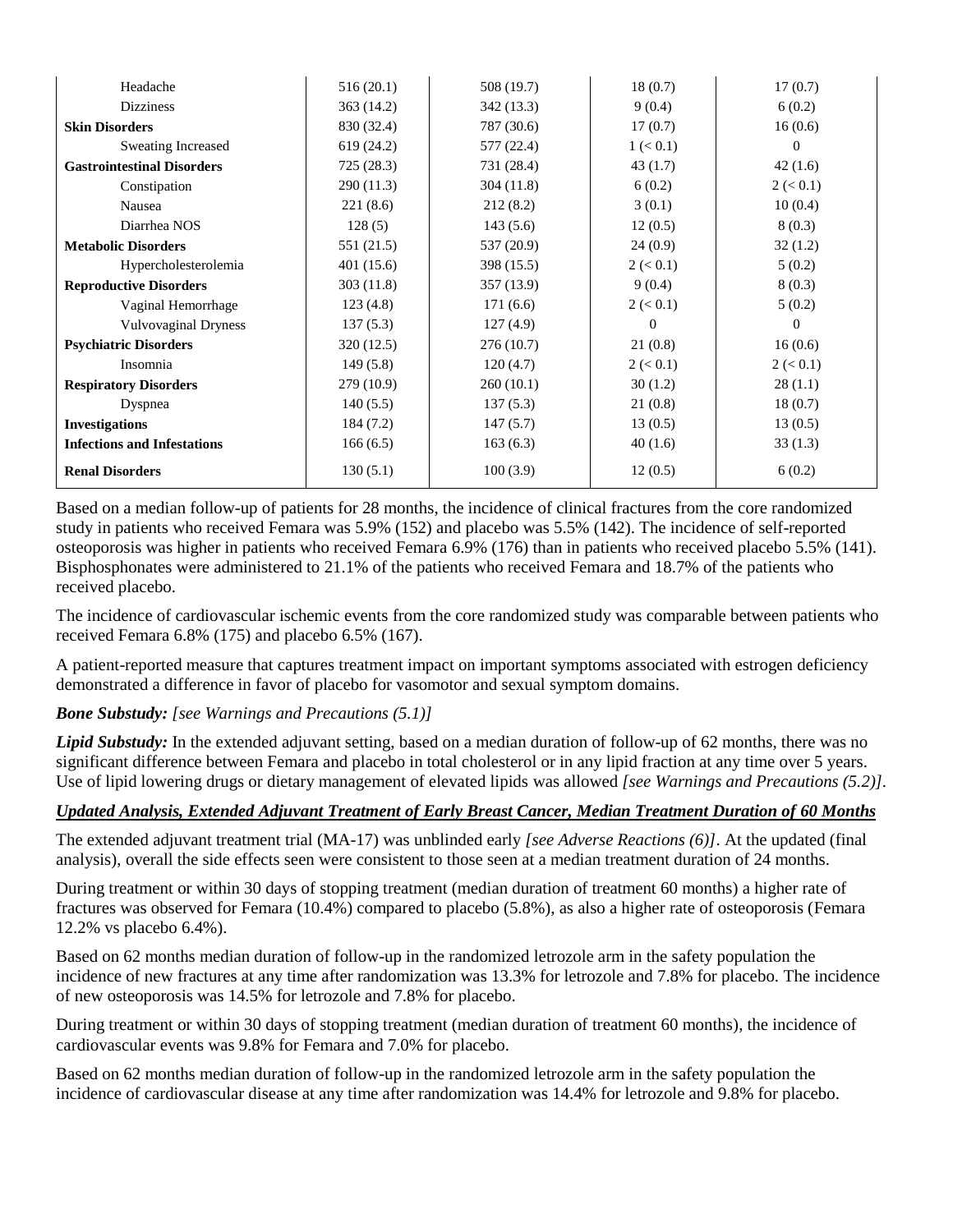*Lipid Substudy***:** In the extended adjuvant setting (MA-17), based on a median duration of follow-up of 62 months, there was no significant difference between Femara and placebo in total cholesterol or in any lipid fraction over 5 years. Use of lipid lowering drugs or dietary management of elevated lipids was allowed *[see Warnings and Precautions (5.2)].*

## *First-Line Treatment of Advanced Breast Cancer*

In study P025 a total of 455 patients were treated for a median time of exposure of 11 months in the Femara arm (median 6 months in the tamoxifen arm). The incidence of adverse reactions was similar for Femara and tamoxifen. The most frequently reported adverse reactions were bone pain, hot flushes, back pain, nausea, arthralgia, and dyspnea. Discontinuations for adverse reactions other than progression of tumor occurred in 10/455 (2%) of patients on Femara and in 15/455 (3%) of patients on tamoxifen.

Adverse reactions that were reported in at least 5% of the patients treated with Femara 2.5 mg or tamoxifen 20 mg in the first-line treatment study are shown in Table 4.

| <b>Adverse</b>                                         | Femara         | <b>Tamoxifen</b> |
|--------------------------------------------------------|----------------|------------------|
| <b>Reactions</b>                                       | $2.5$ mg       | $20$ mg          |
|                                                        | $(N = 455)$    | $(N = 455)$      |
|                                                        | $\frac{0}{0}$  | $\frac{0}{0}$    |
| <b>General Disorders</b>                               |                |                  |
| Fatigue                                                | 13             | 13               |
| <b>Chest Pain</b>                                      | $\,8\,$        | 9                |
| Edema Peripheral                                       | 5              | 6                |
| Pain NOS                                               | 5              | 7                |
| Weakness                                               | 6              | $\overline{4}$   |
| <b>Investigations</b>                                  |                |                  |
| Weight Decreased                                       | $\overline{7}$ | 5                |
| <b>Vascular Disorders</b>                              |                |                  |
| Hot Flushes                                            | 19             | 16               |
| Hypertension                                           | 8              | $\overline{4}$   |
| <b>Gastrointestinal Disorders</b>                      |                |                  |
| Nausea                                                 | 17             | 17               |
| Constipation                                           | 10             | 11               |
| Diarrhea                                               | $\,8\,$        | $\overline{4}$   |
| Vomiting                                               | $\overline{7}$ | $\,$ 8 $\,$      |
| <b>Infections/Infestations</b>                         |                |                  |
| Influenza                                              | 6              | 4                |
| <b>Urinary Tract Infection NOS</b>                     | 6              | 3                |
| <b>Injury, Poisoning and Procedural Complications</b>  |                |                  |
| Post-Mastectomy Lymphedema                             | 7              | 7                |
| <b>Metabolism and Nutrition Disorders</b>              |                |                  |
| Anorexia                                               | $\overline{4}$ | 6                |
| <b>Musculoskeletal and Connective Tissue Disorders</b> |                |                  |
| <b>Bone Pain</b>                                       | 22             | 21               |
| <b>Back Pain</b>                                       | 18             | 19               |
| Arthralgia                                             | 16             | 15               |
| Pain in Limb                                           | 10             | 8                |
| <b>Nervous System Disorders</b>                        |                |                  |
| Headache NOS                                           | 8              | 7                |
| <b>Psychiatric Disorders</b>                           |                |                  |
| Insomnia                                               | 7              | $\overline{4}$   |
| <b>Reproductive System and Breast Disorders</b>        |                |                  |
| <b>Breast Pain</b>                                     | $\overline{7}$ | $\overline{7}$   |
| <b>Respiratory, Thoracic and Mediastinal Disorders</b> |                |                  |
| Dyspnea                                                | 18             | 17               |
| Cough                                                  | 13             | 13               |

#### **Table 4: Adverse Reactions Occurring in at Least 5% of Patients in Either Treatment Arm**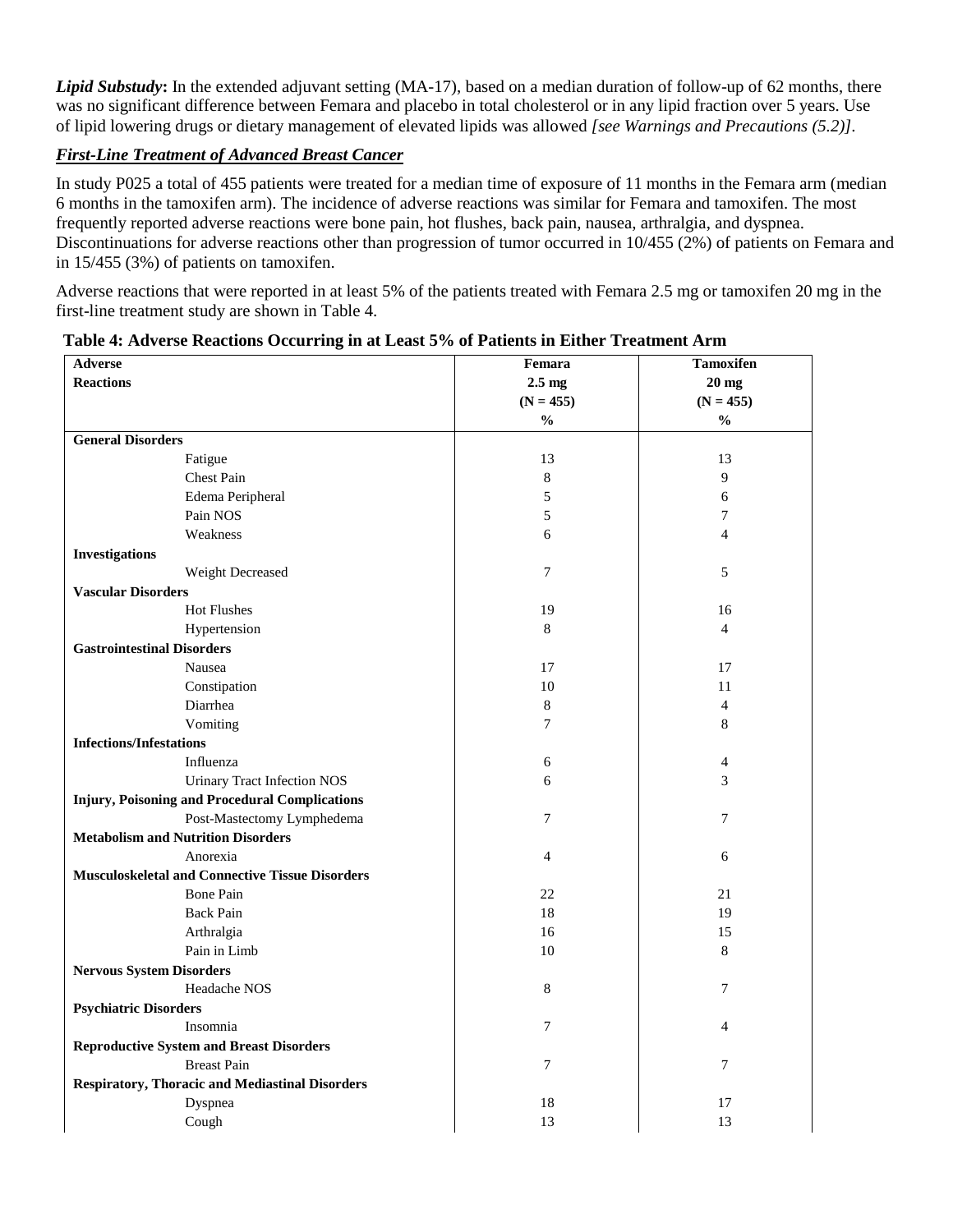| Adverse          | Femara           | <b>Tamoxifen</b> |
|------------------|------------------|------------------|
| <b>Reactions</b> | $2.5 \text{ mg}$ | $20 \text{ mg}$  |
|                  | $(N = 455)$      | $(N = 455)$      |
|                  | $\frac{0}{0}$    | $\frac{0}{0}$    |
| Chest Wall Pain  | O                |                  |

Other less frequent (less than or equal to 2%) adverse reactions considered consequential for both treatment groups, included peripheral thromboembolic events, cardiovascular events, and cerebrovascular events. Peripheral thromboembolic events included venous thrombosis, thrombophlebitis, portal vein thrombosis, and pulmonary embolism. Cardiovascular events included angina, myocardial infarction, myocardial ischemia, and coronary heart disease. Cerebrovascular events included transient ischemic attacks, thrombotic or hemorrhagic strokes, and development of hemiparesis.

# *Second-Line Treatment of Advanced Breast Cancer*

Study discontinuations in the megestrol acetate comparison study (AR/BC2) for adverse reactions other than progression of tumor were 5/188 (2.7%) on Femara 0.5 mg, in 4/174 (2.3%) on Femara 2.5 mg, and in 15/190 (7.9%) on megestrol acetate. There were fewer thromboembolic events at both Femara doses than on the megestrol acetate arm (0.6% vs 4.7%). There was also less vaginal bleeding (0.3% vs 3.2%) on Femara than on megestrol acetate. In the aminoglutethimide comparison study (AR/BC3), discontinuations for reasons other than progression occurred in 6/193 (3.1%) on 0.5 mg Femara, 7/185 (3.8%) on 2.5 mg Femara, and 7/178 (3.9%) of patients on aminoglutethimide.

Comparisons of the incidence of adverse reactions revealed no significant differences between the high and low dose Femara groups in either study. Most of the adverse reactions observed in all treatment groups were mild to moderate in severity and it was generally not possible to distinguish adverse reactions due to treatment from the consequences of the patient's metastatic breast cancer, the effects of estrogen deprivation, or intercurrent illness.

Adverse reactions that were reported in at least 5% of the patients treated with Femara 0.5 mg, Femara 2.5 mg, megestrol acetate, or aminoglutethimide in the two controlled trials AR/BC2 and AR/BC3 are shown in Table 5.

| <b>Adverse</b>                 | Pooled           | Pooled           | <b>Megestrol</b> |                   |
|--------------------------------|------------------|------------------|------------------|-------------------|
| <b>Reactions</b>               | Femara           | Femara           | Acetate          | Aminoglutethimide |
|                                | $2.5 \text{ mg}$ | $0.5 \text{ mg}$ | $160$ mg         | 500 mg            |
|                                | $(N = 359)$      | $(N = 380)$      | $(N = 189)$      | $(N = 178)$       |
|                                | $\frac{0}{0}$    | $\frac{0}{0}$    | $\frac{0}{0}$    | $\frac{0}{0}$     |
| <b>Body as a Whole</b>         |                  |                  |                  |                   |
|                                |                  |                  |                  |                   |
|                                |                  |                  |                  |                   |
| <b>Chest Pain</b>              | 6                | 3                | 7                | 3                 |
| Peripheral Edema <sup>1</sup>  | 5                | 5                | 8                | 3                 |
| Asthenia                       | 4                | 5                | 4                | 5                 |
| Weight Increase                | $\overline{c}$   | $\overline{c}$   | 9                | 3                 |
| Cardiovascular                 |                  |                  |                  |                   |
| Hypertension                   | 5                | 7                | 5                | 6                 |
| <b>Digestive System</b>        |                  |                  |                  |                   |
| Nausea                         | 13               | 15               | 9                | 14                |
| Vomiting                       | 7                | 7                | 5                | 9                 |
| Constipation                   | 6                | 7                | 9                | 7                 |
| Diarrhea                       | 6                | 5                | 3                | 4                 |
| Pain-Abdominal                 | 6                | 5                | 9                | 8                 |
| Anorexia                       | 5                | 3                | 5                | 5                 |
| Dyspepsia                      | 3                | 4                | 6                | 5                 |
| <b>Infections/Infestations</b> |                  |                  |                  |                   |
| Viral Infection                | 6                | 5                | 6                | 3                 |
| <b>Lab Abnormality</b>         |                  |                  |                  |                   |
| Hypercholesterolemia           | 3                | 3                | $\mathbf{0}$     | 6                 |
| Musculoskeletal System         |                  |                  |                  |                   |
| Musculoskeletal <sup>2</sup>   | 21               | 22               | 30               | 14                |
| Arthralgia                     | 8                | 8                | 8                | 3                 |

#### **Table 5: Adverse Reactions Occurring at a Frequency of at Least 5% of Patients in Either Treatment Arm**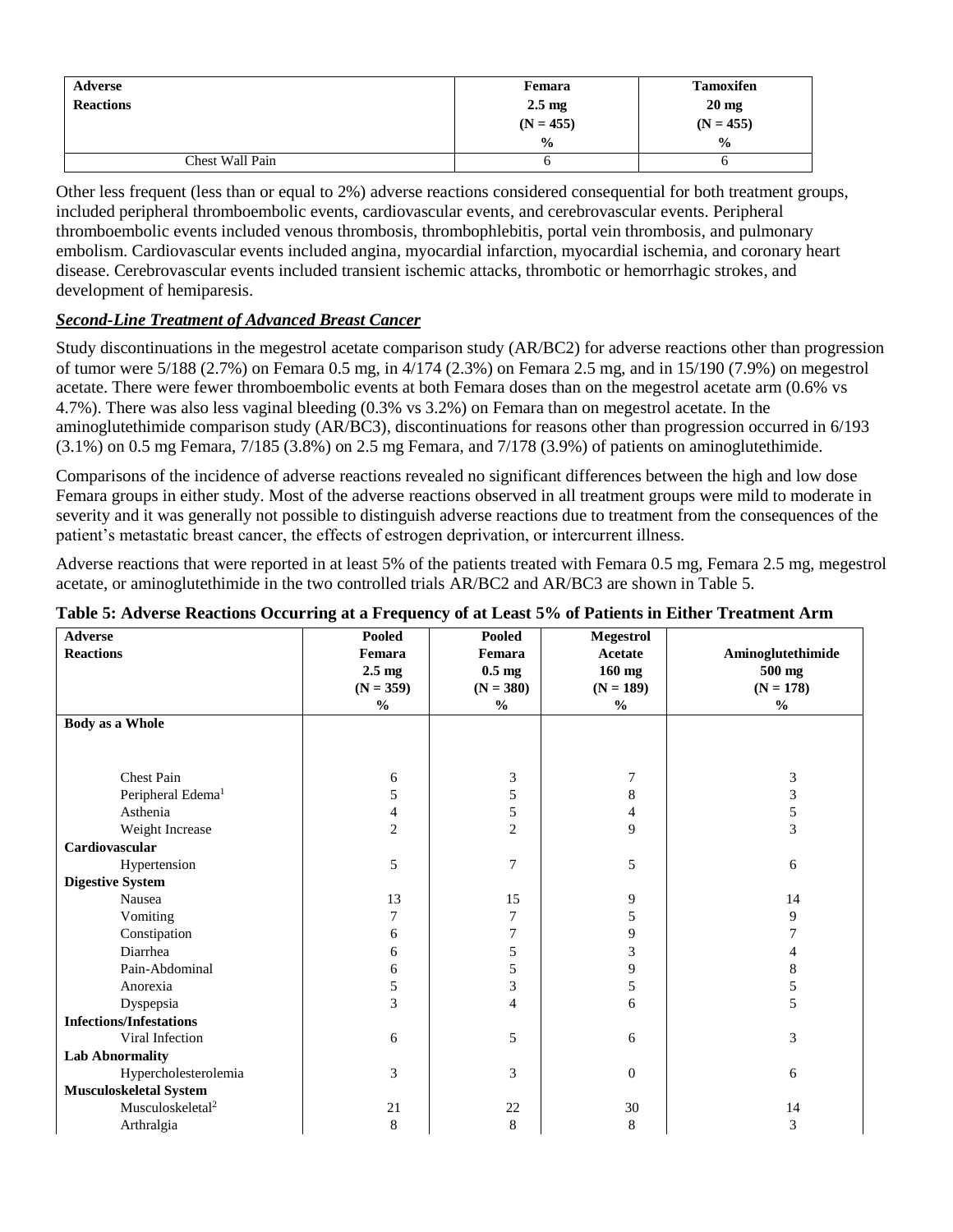| <b>Nervous System</b>      |              |    |    |    |
|----------------------------|--------------|----|----|----|
| Headache                   |              | 12 |    |    |
| Somnolence                 |              |    |    |    |
| <b>Dizziness</b>           |              |    |    |    |
| <b>Respiratory System</b>  |              |    |    |    |
| Dyspnea                    |              | Q  | 16 |    |
| Coughing                   |              |    |    |    |
| <b>Skin and Appendages</b> |              |    |    |    |
| <b>Hot Flushes</b>         | <sub>0</sub> |    |    |    |
| Rash <sup>3</sup>          |              |    |    | 12 |
| Pruritus                   |              |    |    |    |

1 Includes peripheral edema, leg edema, dependent edema, edema.

2 Includes musculoskeletal pain, skeletal pain, back pain, arm pain, leg pain.

3 Includes rash, erythematous rash, maculopapular rash, psoriasiform rash, vesicular rash.

Other less frequent (less than 5%) adverse reactions considered consequential and reported in at least 3 patients treated with Femara, included hypercalcemia, fracture, depression, anxiety, pleural effusion, alopecia, increased sweating, and vertigo.

#### *First and Second-Line Treatment of Advanced Breast Cancer*

In the combined analysis of the first- and second-line metastatic trials and postmarketing experiences other adverse reactions that were reported were cataract, eye irritation, palpitations, cardiac failure, tachycardia, dysesthesia (including hypesthesia/paresthesia), arterial thrombosis, memory impairment, irritability, nervousness, urticaria, increased urinary frequency, leukopenia, stomatitis cancer pain, pyrexia, vaginal discharge, appetite increase, dryness of skin and mucosa (including dry mouth), and disturbances of taste and thirst.

#### <span id="page-10-0"></span>**6.2 Postmarketing Experience**

The following adverse reactions have been identified during postapproval use of Femara. Because these reactions are reported voluntarily from a population of uncertain size, it is not always possible to reliably estimate their frequency or establish a causal relationship to drug exposure.

- Eye Disorders: blurred vision
- Hepatobiliary Disorders: increased hepatic enzymes, hepatitis
- Immune System Disorders: anaphylactic reactions, hypersensitivity reactions
- Nervous System Disorders: carpal tunnel syndrome, trigger finger
- Pregnancy: spontaneous abortions, congenital birth defects
- Skin and subcutaneous disorders: angioedema, toxic epidermal necrolysis, erythema multiforme

## <span id="page-10-1"></span>**7 DRUG INTERACTIONS**

#### *Tamoxifen*

Coadministration of Femara and tamoxifen 20 mg daily resulted in a reduction of letrozole plasma levels of 38% on average (Study P015). Clinical experience in the second-line breast cancer trials (AR/BC2 and AR/BC3) indicates that the therapeutic effect of Femara therapy is not impaired if Femara is administered immediately after tamoxifen.

#### *Cimetidine*

A pharmacokinetic interaction study with cimetidine (Study P004) showed no clinically significant effect on letrozole pharmacokinetics.

#### *Warfarin*

An interaction study (P017) with warfarin showed no clinically significant effect of letrozole on warfarin pharmacokinetics.

## *Other Anticancer Agents*

There is no clinical experience to date on the use of Femara in combination with other anticancer agents.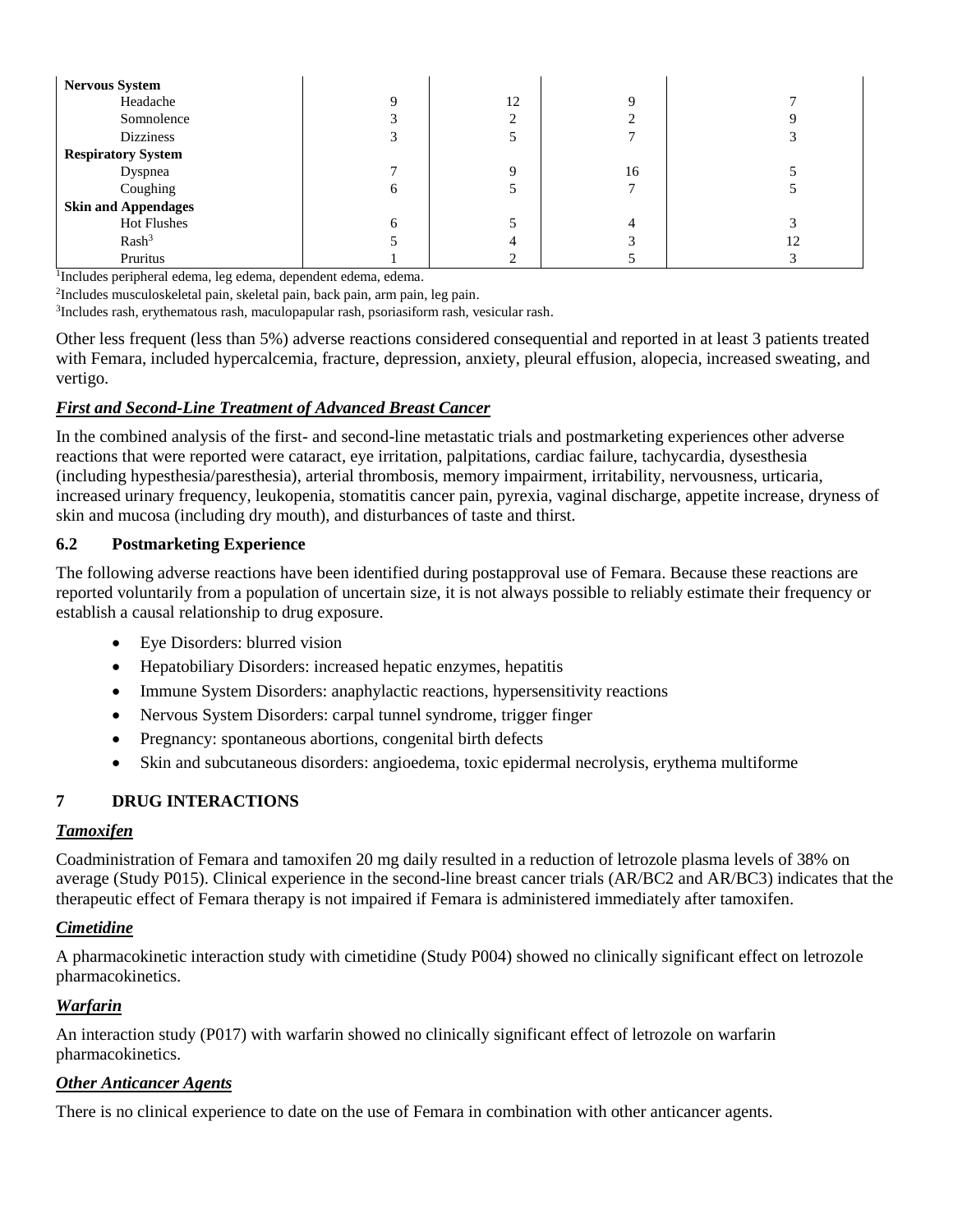# <span id="page-11-2"></span>**8 USE IN SPECIFIC POPULATIONS**

## <span id="page-11-0"></span>**8.1 Pregnancy**

#### Risk Summary

Based on postmarketing reports, findings from animal studies and the mechanism of action, Femara can cause fetal harm and is contraindicated for use in pregnant women. In post-marketing reports, use of letrozole during pregnancy resulted in cases of spontaneous abortions and congenital birth defects; however, the data are insufficient to inform a drug-associated risk *[see Contraindications (4), Warnings and Precautions (5.6), Adverse Reactions (6.2), and Clinical Pharmacology (12.1)]*.

In animal reproduction studies, administration of letrozole to pregnant animals during organogenesis resulted in increased post-implantation pregnancy loss and resorption, fewer live fetuses, and fetal malformation affecting the renal and skeletal systems in rats and rabbits at doses approximately 0.1 times the daily maximum recommended human dose (MRHD) on a mg/m<sup>2</sup> basis *(see Data)*.

The background risk of major birth defects and miscarriage for the indicated population is unknown. However, the background risk in the U.S. general population of major birth defects is 2%-4% and of miscarriage is 15%-20% of clinically recognized pregnancies.

#### Data

## *Animal Data*

In a fertility and early embryonic development toxicity study in female rats, oral administration of letrozole starting 2 weeks before mating until pregnancy day 6 resulted in an increase in pre-implantation loss at doses  $\geq 0.003$  mg/kg/day (approximately 0.01 times the maximum recommended human dose on a mg/m<sup>2</sup> basis).

In an embryo-fetal developmental toxicity study in rats, daily administration of oral letrozole during the period of organogenesis at doses  $\geq 0.003$  mg/kg (approximately 0.01 time the maximum recommended human dose on a mg/m<sup>2</sup> basis) resulted in embryo-fetal toxicity including intrauterine mortality, increased resorptions and postimplantation loss, decreased numbers of live fetuses and fetal anomalies, including absence and shortening of renal papilla, dilation of ureter, edema, and incomplete ossification of frontal skull and metatarsals. Letrozole was teratogenic to rats at a dose of 0.03 mg/kg (approximately 0.01 times the maximum recommended human dose on a mg/m<sup>2</sup> basis) and caused fetal domed head and cervical/centrum vertebral fusion.

In the embryo-fetal development toxicity study in rabbits, daily administration of oral letrozole during the period of organogenesis at doses  $> 0.002$  mg/kg (approximately 0.01 times the maximum recommended human dose on a mg/m<sup>2</sup> basis) resulted in embryo-fetal toxicity, including intrauterine mortality, increased resorption, increased postimplantation loss and decreased numbers of live fetuses. Fetal anomalies included incomplete ossification of the skull, sternebrae, and fore- and hind legs.

## <span id="page-11-1"></span>**8.2 Lactation**

## Risk Summary

It is not known if letrozole is present in human milk. There are no data on the effects of letrozole on the breastfed infant or milk production. Exposure of lactating rats to letrozole was associated with impaired reproductive performance of the male offspring *(see Data)*. Because of the potential for serious adverse reactions in breastfed infants from Femara, advise lactating women not to breastfeed while taking Femara and for at least 3 weeks after the last dose.

## Data

## *Animal Data*

In a postnatal developmental toxicity study in lactating rats, letrozole was administered orally at doses of 1, 0.003, 0.03, or 0.3 mg/kg/day on Day 0 through Day 20 of lactation. The reproductive performance of the male offspring was impaired at letrozole dose as low as 0.003 mg/kg/day (approximately 0.01 times the maximum recommended human dose on a mg/m<sup>2</sup>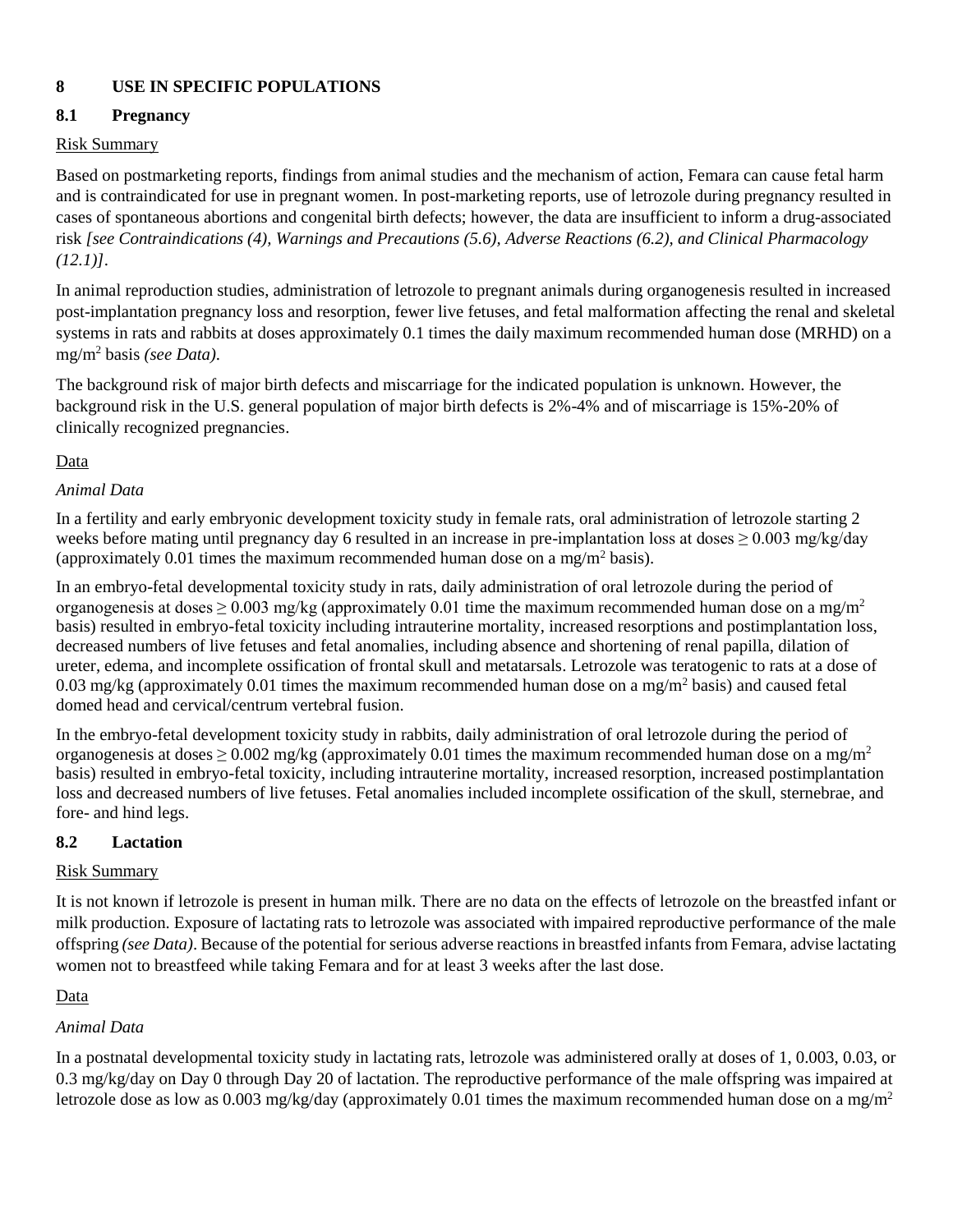basis), as reflected by decreased mating and pregnancy ratios. There were no effects on the reproductive performance of female offspring.

# <span id="page-12-0"></span>**8.3 Females and Males of Reproductive Potential**

## Pregnancy Testing

Based on animal studies, Femara can cause fetal harm when administered to a pregnant woman *[see Use in Specific Populations (8.1)]*. Females of reproductive potential should have a pregnancy test prior to starting treatment with Femara.

## Contraception

# *Females*

Based on animal studies, Femara can cause fetal harm when administered to a pregnant woman *[see Use in Specific Populations (8.1)]*. Advise females of reproductive potential to use effective contraception during treatment with Femara and for at least 3 weeks after the last dose.

# Infertility

# *Females*

Based on studies in female animals, Femara may impair fertility in females of reproductive potential *[see Nonclinical Toxicology (13.1)]*.

# *Males*

Based on studies in male animals, Femara may impair fertility in males of reproductive potential *[see Nonclinical Toxicology (13.1)]*.

# <span id="page-12-1"></span>**8.4 Pediatric Use**

The safety and effectiveness in pediatric patients have not been established.

Letrozole administration to young (postnatal day 7) rats for 12 weeks duration at 0.003, 0.03, 0.3 mg/kg/day by oral gavage resulted in adverse skeletal/growth effects (bone maturation, bone mineral density) and neuroendocrine and reproductive developmental perturbations of the hypothalamic-pituitary axis. Administration of 0.3 mg/kg/day resulted in AUC values that were similar to the AUC in adult patients receiving the recommended dose of 2.5 mg/day. Decreased fertility was accompanied by hypertrophy of the hypophysis and testicular changes that included degeneration of the seminiferous tubular epithelium and atrophy of the female reproductive tract. Young rats in this study were allowed to recover following discontinuation of letrozole treatment for 42 days. Histopathological changes were not reversible at clinically relevant exposures.

# <span id="page-12-2"></span>**8.5 Geriatric Use**

The median age of patients in all studies of first-line and second-line treatment of metastatic breast cancer was 64-65 years. About 1/3 of the patients were greater than or equal to 70 years old. In the first-line study, patients greater than or equal to 70 years of age experienced longer time to tumor progression and higher response rates than patients less than 70.

For the extended adjuvant setting (MA-17), more than 5,100 postmenopausal women were enrolled in the clinical study. In total, 41% of patients were aged 65 years or older at enrollment, while 12% were 75 or older. In the extended adjuvant setting, no overall differences in safety or efficacy were observed between these older patients and younger patients, and other reported clinical experience has not identified differences in responses between the elderly and younger patients, but greater sensitivity of some older individuals cannot be ruled out.

In the adjuvant setting (BIG 1-98), more than 8,000 postmenopausal women were enrolled in the clinical study. In total, 36% of patients were aged 65 years or older at enrollment, while 12% were 75 or older. More adverse reactions were generally reported in elderly patients irrespective of study treatment allocation. However, in comparison to tamoxifen, no overall differences with regards to the safety and efficacy profiles were observed between elderly patients and younger patients.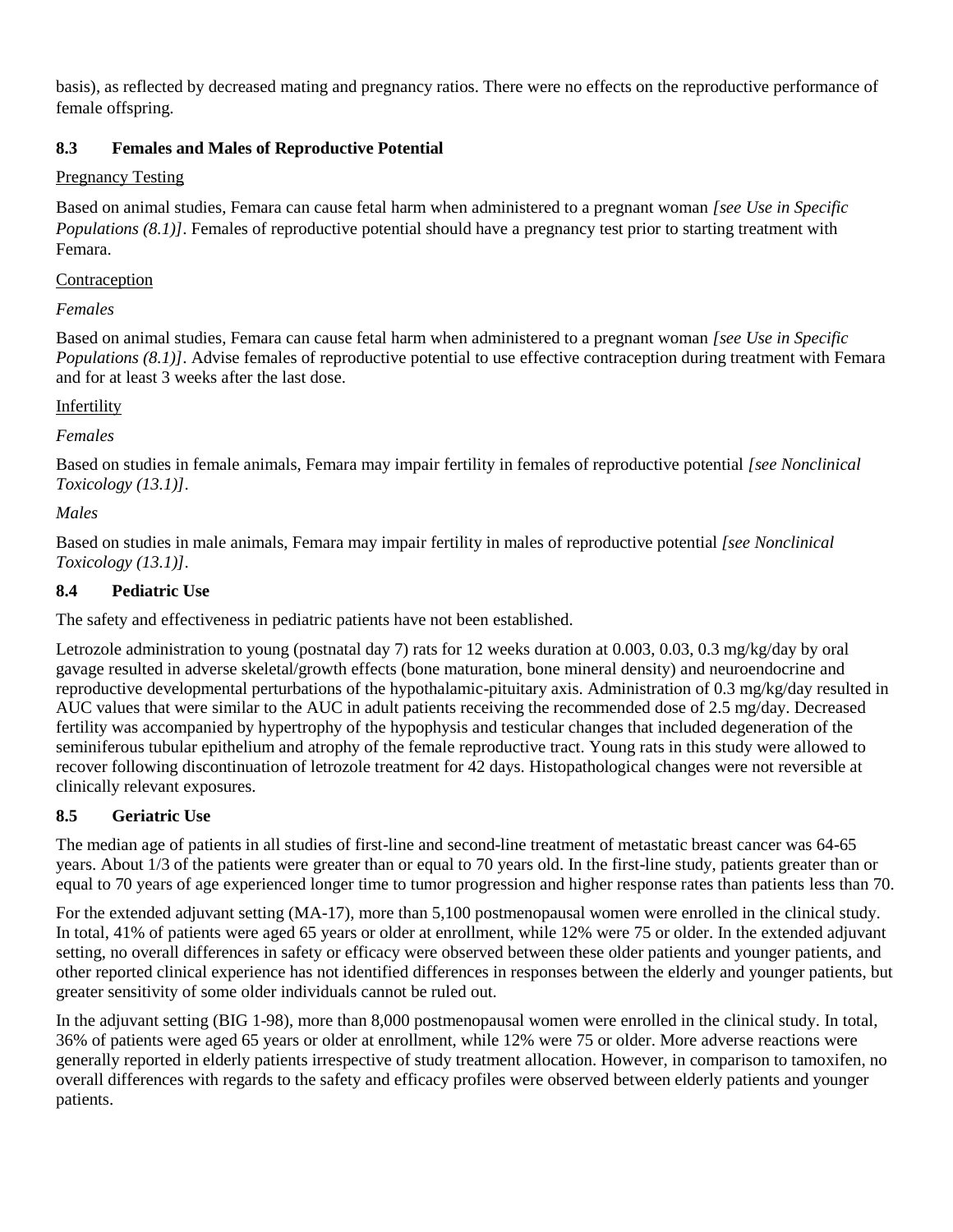## <span id="page-13-0"></span>**10 OVERDOSAGE**

Isolated cases of Femara overdose have been reported. In these instances, the highest single dose ingested was 62.5 mg or 25 tablets. While no serious adverse reactions were reported in these cases, because of the limited data available, no firm recommendations for treatment can be made. However, emesis could be induced if the patient is alert. In general, supportive care and frequent monitoring of vital signs are also appropriate. In single-dose studies, the highest dose used was 30 mg, which was well tolerated; in multiple-dose trials, the largest dose of 10 mg was well tolerated.

Lethality was observed in mice and rats following single oral doses that were equal to or greater than 2,000 mg/kg (about 4,000 to 8,000 times the daily maximum recommended human dose on a mg/m<sup>2</sup> basis); death was associated with reduced motor activity, ataxia and dyspnea. Lethality was observed in cats following single IV doses that were equal to or greater than 10 mg/kg (about 50 times the daily maximum recommended human dose on a mg/m<sup>2</sup> basis); death was preceded by depressed blood pressure and arrhythmias.

## <span id="page-13-1"></span>**11 DESCRIPTION**

Femara tablets for oral administration contains 2.5 mg of letrozole, a nonsteroidal aromatase inhibitor (inhibitor of estrogen synthesis). It is chemically described as 4,4'-(1H-1,2,4-Triazol-1-ylmethylene) dibenzonitrile, and its structural formula is



Letrozole is a white to yellowish crystalline powder, practically odorless, freely soluble in dichloromethane, slightly soluble in ethanol, and practically insoluble in water. It has a molecular weight of 285.31 g/mol, empirical formula  $C_{17}H_{11}N_5$ , and a melting range of 184 $\degree$ C to 185 $\degree$ C.

Femara is available as 2.5 mg tablets for oral administration.

*Inactive Ingredients:* Colloidal silicon dioxide, ferric oxide, hydroxypropyl methylcellulose, lactose monohydrate, magnesium stearate, maize starch, microcrystalline cellulose, polyethylene glycol, sodium starch glycolate, talc, and titanium dioxide.

## <span id="page-13-2"></span>**12 CLINICAL PHARMACOLOGY**

## <span id="page-13-3"></span>**12.1 Mechanism of Action**

The growth of some cancers of the breast is stimulated or maintained by estrogens. Treatment of breast cancer thought to be hormonally responsive (i.e., estrogen and/or progesterone receptor positive or receptor unknown) has included a variety of efforts to decrease estrogen levels (ovariectomy, adrenalectomy, hypophysectomy) or inhibit estrogen effects (antiestrogens and progestational agents). These interventions lead to decreased tumor mass or delayed progression of tumor growth in some women.

In postmenopausal women, estrogens are mainly derived from the action of the aromatase enzyme, which converts adrenal androgens (primarily androstenedione and testosterone) to estrone and estradiol. The suppression of estrogen biosynthesis in peripheral tissues and in the cancer tissue itself can therefore be achieved by specifically inhibiting the aromatase enzyme.

Letrozole is a nonsteroidal competitive inhibitor of the aromatase enzyme system; it inhibits the conversion of androgens to estrogens. In adult nontumor- and tumor-bearing female animals, letrozole is as effective as ovariectomy in reducing uterine weight, elevating serum LH, and causing the regression of estrogen-dependent tumors. In contrast to ovariectomy,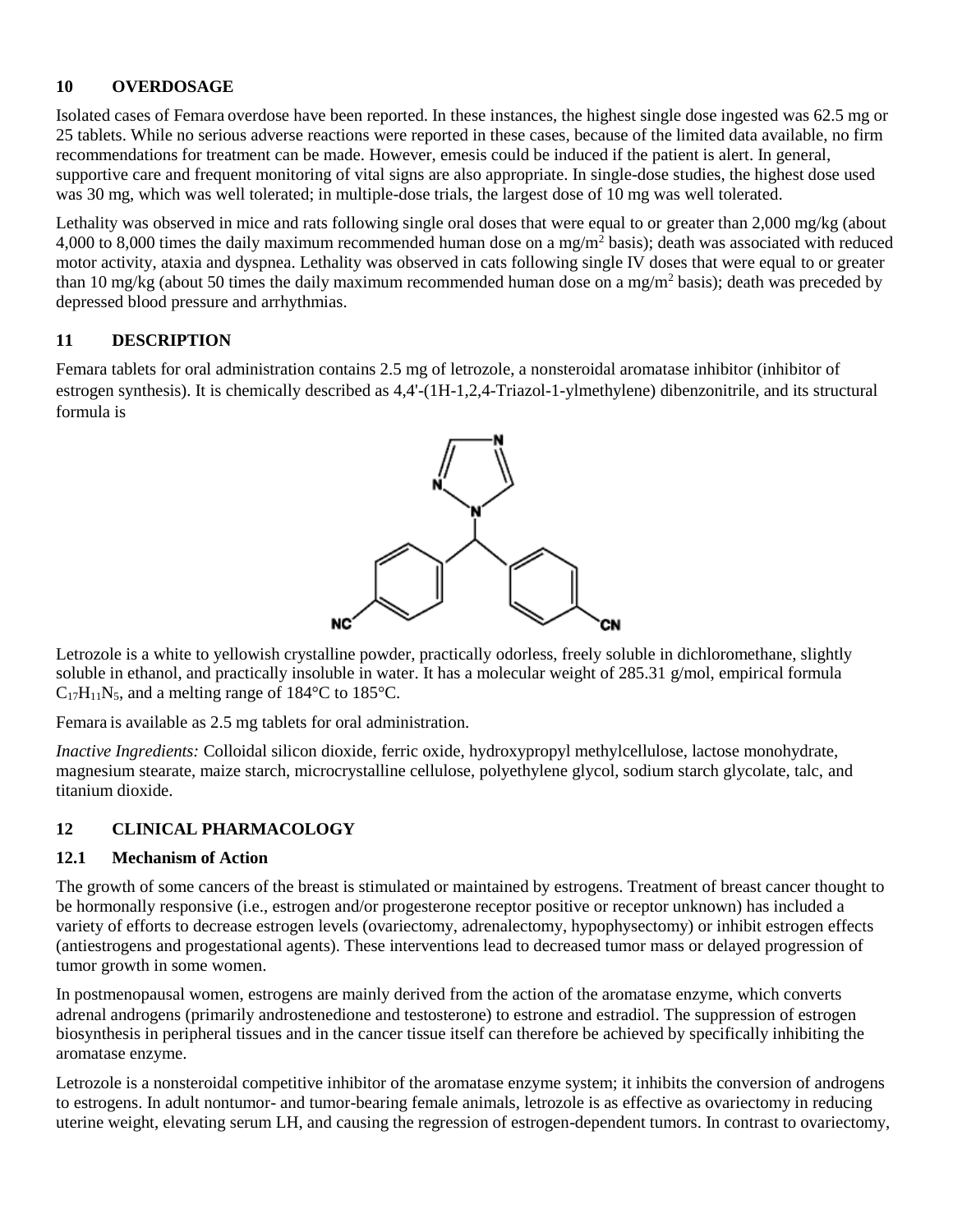treatment with letrozole does not lead to an increase in serum FSH. Letrozole selectively inhibits gonadal steroidogenesis but has no significant effect on adrenal mineralocorticoid or glucocorticoid synthesis.

Letrozole inhibits the aromatase enzyme by competitively binding to the heme of the cytochrome P450 subunit of the enzyme, resulting in a reduction of estrogen biosynthesis in all tissues. Treatment of women with letrozole significantly lowers serum estrone, estradiol and estrone sulfate and has not been shown to significantly affect adrenal corticosteroid synthesis, aldosterone synthesis, or synthesis of thyroid hormones.

# <span id="page-14-0"></span>**12.2 Pharmacodynamics**

In postmenopausal patients with advanced breast cancer, daily doses of 0.1 mg to 5 mg Femara (letrozole) suppress plasma concentrations of estradiol, estrone, and estrone sulfate by 75% to 95% from baseline with maximal suppression achieved within two-three days. Suppression is dose-related, with doses of 0.5 mg and higher giving many values of estrone and estrone sulfate that were below the limit of detection in the assays. Estrogen suppression was maintained throughout treatment in all patients treated at 0.5 mg or higher.

Letrozole is highly specific in inhibiting aromatase activity. There is no impairment of adrenal steroidogenesis. No clinically-relevant changes were found in the plasma concentrations of cortisol, aldosterone, 11-deoxycortisol, 17 hydroxy-progesterone, ACTH or in plasma renin activity among postmenopausal patients treated with a daily dose of Femara 0.1 mg to 5 mg. The ACTH stimulation test performed after 6 and 12 weeks of treatment with daily doses of 0.1, 0.25, 0.5, 1, 2.5, and 5 mg did not indicate any attenuation of aldosterone or cortisol production. Glucocorticoid or mineralocorticoid supplementation is, therefore, not necessary.

No changes were noted in plasma concentrations of androgens (androstenedione and testosterone) among healthy postmenopausal women after 0.1, 0.5, and 2.5 mg single doses of Femara or in plasma concentrations of androstenedione among postmenopausal patients treated with daily doses of 0.1 mg to 5 mg. This indicates that the blockade of estrogen biosynthesis does not lead to accumulation of androgenic precursors. Plasma levels of LH and FSH were not affected by letrozole in patients, nor was thyroid function as evaluated by TSH levels, T3 uptake, and T4 levels.

# <span id="page-14-1"></span>**12.3 Pharmacokinetics**

*Absorption and Distribution:* Letrozole is rapidly and completely absorbed from the gastrointestinal tract and absorption is not affected by food. It is metabolized slowly to an inactive metabolite whose glucuronide conjugate is excreted renally, representing the major clearance pathway. About 90% of radiolabeled letrozole is recovered in urine. Letrozole's terminal elimination half-life is about 2 days and steady-state plasma concentration after daily 2.5 mg dosing is reached in 2-6 weeks. Plasma concentrations at steady state are 1.5 to 2 times higher than predicted from the concentrations measured after a single dose, indicating a slight non-linearity in the pharmacokinetics of letrozole upon daily administration of 2.5 mg. These steady-state levels are maintained over extended periods, however, and continuous accumulation of letrozole does not occur. Letrozole is weakly protein bound and has a large volume of distribution (approximately 1.9 L/kg).

## Elimination

*Metabolism and Excretion:* Metabolism to a pharmacologically-inactive carbinol metabolite (4,4'-methanolbisbenzonitrile) and renal excretion of the glucuronide conjugate of this metabolite is the major pathway of letrozole clearance. Of the radiolabel recovered in urine, at least 75% was the glucuronide of the carbinol metabolite, about 9% was two unidentified metabolites, and 6% was unchanged letrozole.

In human microsomes with specific CYP isozyme activity, CYP3A4 metabolized letrozole to the carbinol metabolite while CYP2A6 formed both this metabolite and its ketone analog. In human liver microsomes, letrozole inhibited CYP2A6 and CYP2C19, however, the clinical significance of these findings is unknown.

## Specific Populations

*Pediatric, Geriatric and Race:* In the study populations (adults ranging in age from 35 to greater than 80 years), no change in pharmacokinetic parameters was observed with increasing age. Differences in letrozole pharmacokinetics between adult and pediatric populations have not been studied. Differences in letrozole pharmacokinetics due to race have not been studied.

*Renal Impairment:* In a study of volunteers with varying renal function (24-hour creatinine clearance: 9 to 116 mL/min), no effect of renal function on the pharmacokinetics of single doses of 2.5 mg of Femara was found. In addition, in a study (AR/BC2) of 347 patients with advanced breast cancer, about half of whom received 2.5 mg Femara and half 0.5 mg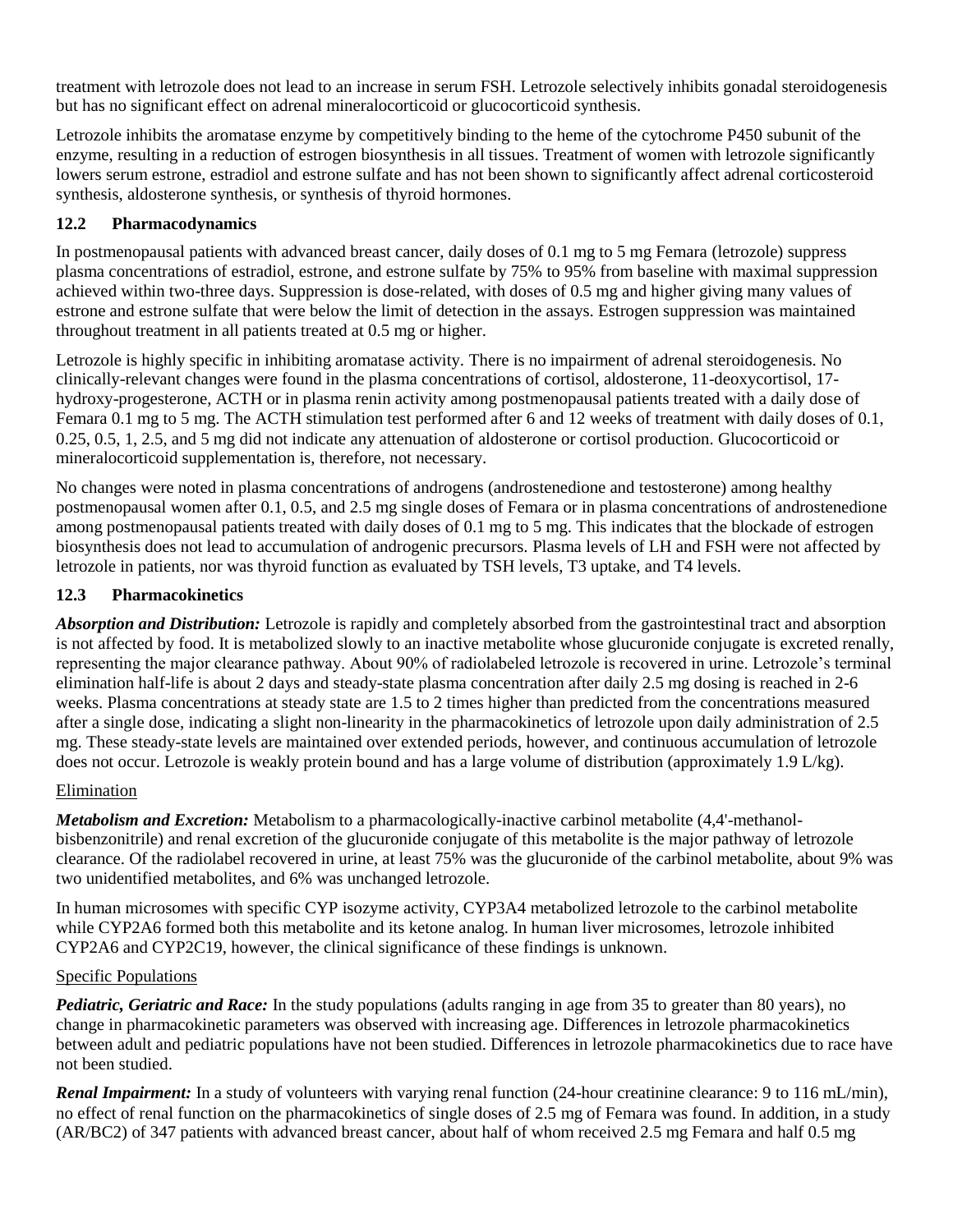Femara, renal impairment (calculated creatinine clearance: 20 to 50 mL/min) did not affect steady-state plasma letrozole concentrations.

*Hepatic Impairment:* In a study of subjects with mild to moderate non-metastatic hepatic dysfunction (e.g., cirrhosis, Child-Pugh classification A and B), the mean area under curve (AUC) values of the volunteers with moderate hepatic impairment were 37% higher than in normal subjects, but still within the range seen in subjects without impaired function.

In a pharmacokinetic study, subjects with liver cirrhosis and severe hepatic impairment (Child-Pugh classification C, which included bilirubins about 2-11 times ULN with minimal to severe ascites) had two-fold increase in exposure (AUC) and 47% reduction in systemic clearance. Breast cancer patients with severe hepatic impairment are thus expected to be exposed to higher levels of letrozole than patients with normal liver function receiving similar doses of this drug *[see Dosage and Administration (2.5)].*

# <span id="page-15-0"></span>**13 NONCLINICAL TOXICOLOGY**

# <span id="page-15-1"></span>**13.1 Carcinogenesis, Mutagenesis, Impairment of Fertility**

A conventional carcinogenesis study in mice at doses of 0.6 to 60 mg/kg/day (about 1 to 100 times the daily maximum recommended human dose on a mg/m<sup>2</sup> basis) administered by oral gavage for up to 2 years revealed a dose-related increase in the incidence of benign ovarian stromal tumors. The incidence of combined hepatocellular adenoma and carcinoma showed a significant trend in females when the high dose group was excluded due to low survival. In a separate study, plasma AUC<sub>0-12hr</sub> levels in mice at 60 mg/kg/day were 55 times higher than the AUC<sub>0-24hr</sub> level in breast cancer patients at the recommended dose. The carcinogenicity study in rats at oral doses of 0.1 to 10 mg/kg/day (about 0.4 to 40 times the daily maximum recommended human dose on a mg/m<sup>2</sup> basis) for up to 2 years also produced an increase in the incidence of benign ovarian stromal tumors at 10 mg/kg/day. Ovarian hyperplasia was observed in females at doses equal to or greater than 0.1 mg/kg/day. At 10 mg/kg/day, plasma  $AUC_{0.24hr}$  levels in rats were 80 times higher than the level in breast cancer patients at the recommended dose. The benign ovarian stromal tumors observed in mice and rats were considered to be related to the pharmacological inhibition of estrogen synthesis and may be due to increased luteinizing hormone resulting from the decrease in circulating estrogen.

Femara (letrozole) was not mutagenic in *in vitro* tests (Ames and E.coli bacterial tests) but was observed to be a potential clastogen in *in vitro* assays (CHO K1 and CCL 61 Chinese hamster ovary cells). Letrozole was not clastogenic *in vivo* (micronucleus test in rats).

In a fertility and early embryonic development toxicity study in female rats, oral administration of letrozole starting 2 weeks before mating until pregnancy day 6 resulted in an increase in pre-implantation loss at doses  $\geq 0.03$  mg/kg/day (approximately 0.1 times the maximum recommended human dose on a mg/m<sup>2</sup> basis). In repeat-dose toxicity studies, administration of letrozole caused sexual inactivity in females and atrophy of the reproductive tract in males and females at doses of 0.6, 0.1 and 0.03 mg/kg in mice, rats and dogs, respectively (approximately 1, 0.4, and 0.4 times the daily maximum recommended human dose on a mg/m<sup>2</sup> basis, respectively).

# <span id="page-15-2"></span>**14 CLINICAL STUDIES**

# <span id="page-15-3"></span>**14.1 Updated Adjuvant Treatment of Early Breast Cancer**

In a multicenter study (BIG 1-98, NCT00004205) enrolling over 8,000 postmenopausal women with resected, receptorpositive early breast cancer, one of the following treatments was randomized in a double-blind manner:

Option 1:

- A. Tamoxifen for 5 years
- B. Femara for 5 years
- C. Tamoxifen for 2 years followed by Femara for 3 years
- D. Femara for 2 years followed by tamoxifen for 3 years

# Option 2:

- A. Tamoxifen for 5 years
- B. Femara for 5 years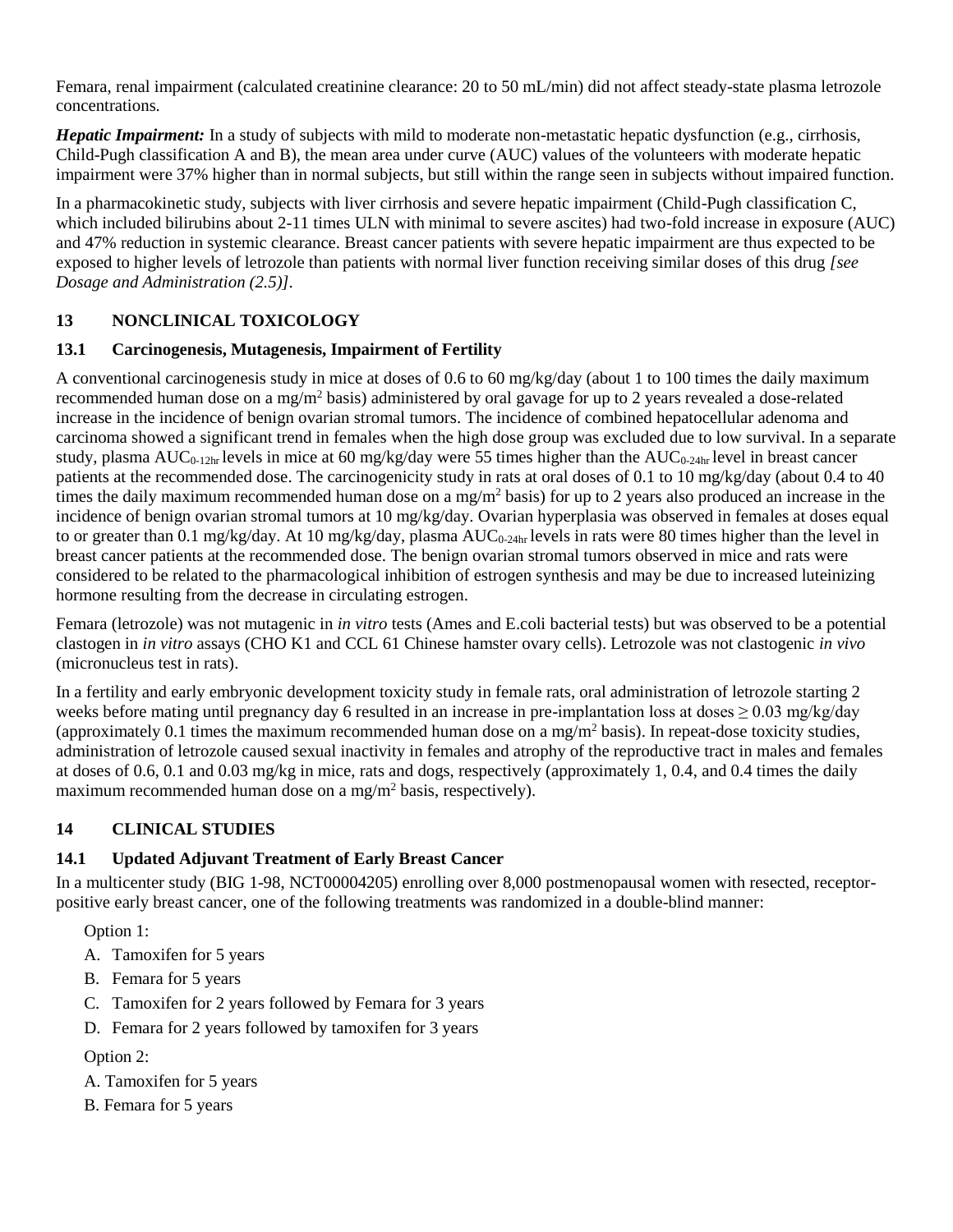The study in the adjuvant setting, BIG 1-98 was designed to answer two primary questions: whether Femara for 5 years was superior to Tamoxifen for 5 years (Primary Core Analysis) and whether switching endocrine treatments at 2 years was superior to continuing the same agent for a total of 5 years (Sequential Treatments Analysis). Selected baseline characteristics for the study population are shown in Table 6.

The primary endpoint of this trial was DFS (i.e., interval between randomization and earliest occurrence of a local, regional, or distant recurrence, or invasive contralateral breast cancer, or death from any cause). The secondary endpoints were overall survival (OS), systemic disease-free survival (SDFS), invasive contralateral breast cancer, time to breast cancer recurrence (TBR) and time to distant metastasis (TDM).

The Primary Core Analysis (PCA) included all patients and all follow-up in the monotherapy arms in both randomization options, but follow-up in the two sequential treatments arms was truncated 30 days after switching treatments. The PCA was conducted at a median treatment duration of 24 months and a median follow-up of 26 months. Femara was superior to tamoxifen in all endpoints except overall survival and contralateral breast cancer [e.g., DFS: hazard ratio (HR) 0.79; 95% CI (0.68, 0.92); *P* = 0.002; SDFS: HR 0.83; 95% CI (0.70, 0.97); TDM: HR 0.73; 95% CI (0.60, 0.88); OS: HR 0.86; 95% CI (0.70, 1.06).

In 2005, based on recommendations by the independent Data Monitoring Committee, the tamoxifen arms were unblinded and patients were allowed to complete initial adjuvant therapy with Femara (if they had received tamoxifen for at least 2 years) or to start extended adjuvant treatment with Femara (if they had received tamoxifen for at least 4.5 years) if they remained alive and disease-free. In total, 632 patients crossed to Femara or another aromatase inhibitor. Approximately 70% (448) of these 632 patients crossed to Femara to complete initial adjuvant therapy and most of these crossed in years 3 to 4. All of these patients were in Option 1. A total of 184 patients started extended adjuvant therapy with Femara (172 patients) or with another aromatase inhibitor (12 patients). To explore the impact of this selective crossover, results from analyses censoring follow-up at the date of the selective crossover (in the tamoxifen arm) are presented for the MAA.

The PCA allowed the results of Femara for 5 years compared with tamoxifen for 5 years to be reported in 2005 after a median follow-up of only 26 months. The design of the PCA is not optimal to evaluate the effect of Femara after a longer time (because follow-up was truncated in two arms at around 25 months). The MAA (ignoring the two sequential treatment arms) provided follow-up equally as long in each treatment and did not over-emphasize early recurrences as the PCA did. The MAA thus provides the clinically appropriate updated efficacy results in answer to the first primary question, despite the confounding of the tamoxifen reference arm by the selective crossover to Femara. The updated results for the MAA are summarized in Table 7. Median follow-up for this analysis is 73 months.

The Sequential Treatments Analysis (STA) addresses the second primary question of the study. The primary analysis for the STA was from switch (or equivalent time-point in monotherapy arms) + 30 days (STA-S) with a two-sided test applied to each pair-wise comparison at the 2.5% level. Additional analyses were conducted from randomization (STA-R) but these comparisons (added in light of changing medical practice) were under-powered for efficacy.

|                                 | <b>Primary Core Analysis (PCA)</b> |                  | <b>Monotherapy Arms Analysis (MAA)</b> |                  |  |
|---------------------------------|------------------------------------|------------------|----------------------------------------|------------------|--|
|                                 | Femara                             | <b>Tamoxifen</b> | Femara                                 | <b>Tamoxifen</b> |  |
|                                 | $N = 4003$                         | $N = 4007$       | $N = 2463$                             | $N = 2459$       |  |
| <b>Characteristic</b>           | $n$ (%)                            | $n$ (%)          | $n\left(\frac{0}{0}\right)$            | $\mathbf{n}(\%)$ |  |
| Age (median, years)             | 61                                 | 61               | 61                                     | 61               |  |
| Age range (years)               | 38-89                              | 39-90            | 38-88                                  | 39-90            |  |
| Hormone receptor status (%)     |                                    |                  |                                        |                  |  |
| $ER+$ and/or $PgR+$             | 99.7                               | 99.7             | 99.7                                   | 99.7             |  |
| Both unknown                    | 0.3                                | 0.3              | 0.3                                    | 0.3              |  |
| Nodal status (%)                |                                    |                  |                                        |                  |  |
| Node negative                   | 52                                 | 52               | 50                                     | 52               |  |
| Node positive                   | 41                                 | 41               | 43                                     | 41               |  |
| Nodal status unknown            | 7                                  |                  | 7                                      | 7                |  |
| Prior adjuvant chemotherapy (%) | 24                                 | 24               | 24                                     | 24               |  |

#### **Table 6: Adjuvant Study - Patient and Disease Characteristics (ITT Population)**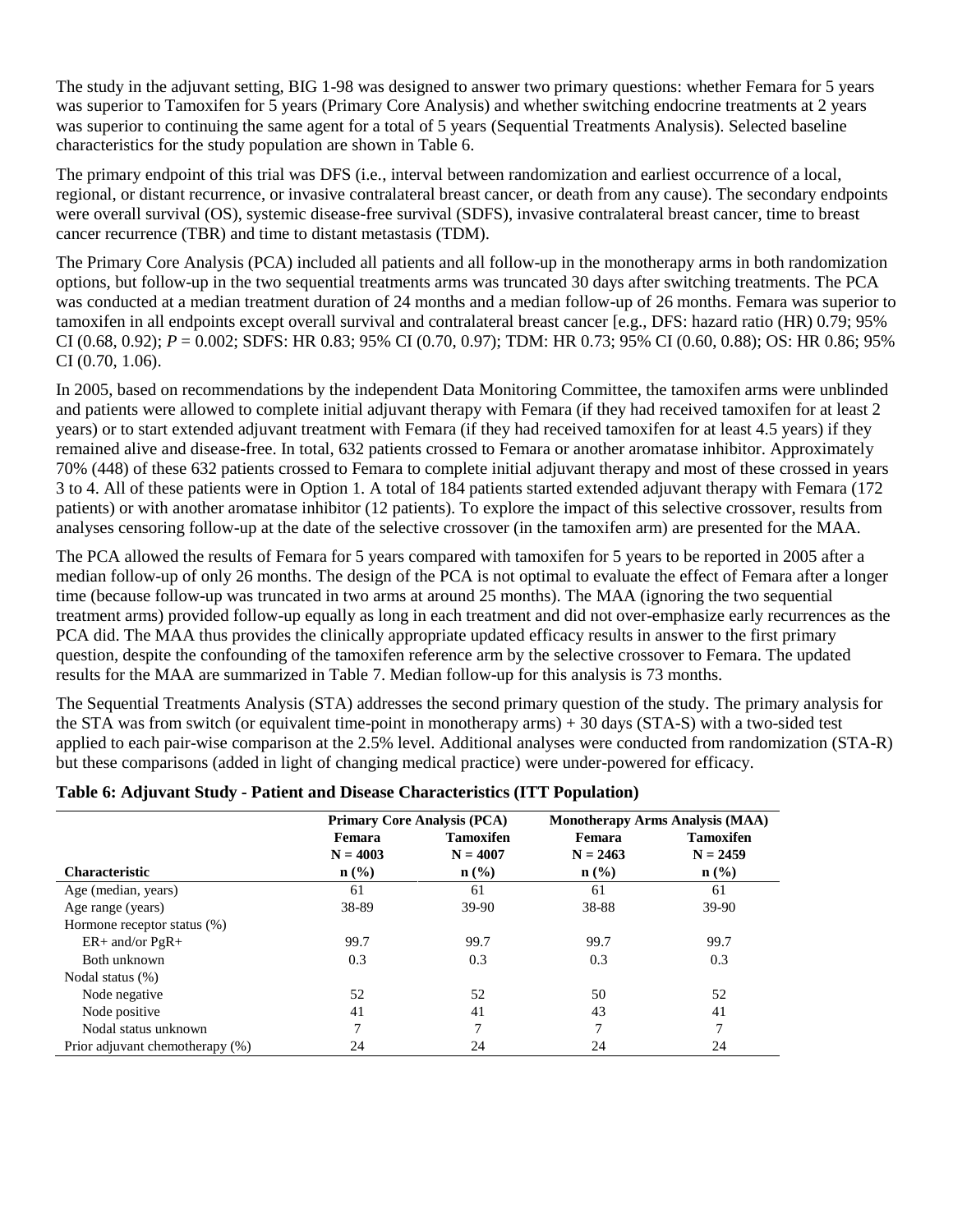|  |  | Table 7: Updated Adjuvant Study Results - Monotherapy Arms Analysis (Median Follow-up 73 Months) |  |
|--|--|--------------------------------------------------------------------------------------------------|--|
|  |  |                                                                                                  |  |

|                                    |            | Femara        |        | <b>Tamoxifen</b> |                          | <b>Hazard</b> ratio |                  |
|------------------------------------|------------|---------------|--------|------------------|--------------------------|---------------------|------------------|
|                                    |            | $N = 2463$    |        | $N = 2459$       |                          |                     |                  |
|                                    |            | <b>Events</b> | 5-year | Events           | 5-year                   | $(95\% \text{ CI})$ | $\boldsymbol{P}$ |
|                                    |            | $(\%)$        | rate   | $(\%)$           | rate                     |                     |                  |
| Disease-free survival <sup>1</sup> | <b>ITT</b> | 445(18.1)     | 87.4   | 500(20.3)        | 84.7                     | 0.87(0.76, 0.99)    | 0.03             |
|                                    | Censor     | 445           | 87.4   | 483              | 84.2                     | 0.84(0.73, 0.95)    |                  |
| 0 positive nodes                   | <b>ITT</b> | 165           | 92.2   | 189              | 90.3                     | 0.88(0.72, 1.09)    |                  |
| 1-3 positive nodes                 | ITT        | 151           | 85.6   | 163              | 83.0                     | 0.85(0.68, 1.06)    |                  |
| $>=$ 4 positive nodes              | <b>ITT</b> | 123           | 71.2   | 142              | 62.6                     | 0.81(0.64, 1.03)    |                  |
| Adjuvant chemotherapy              | <b>ITT</b> | 119           | 86.4   | 150              | 80.6                     | 0.77(0.60, 0.98)    |                  |
| No chemotherapy                    | <b>ITT</b> | 326           | 87.8   | 350              | 86.1                     | 0.91(0.78, 1.06)    |                  |
| Systemic $DFS2$                    | <b>ITT</b> | 401           | 88.5   | 446              | 86.6                     | 0.88(0.77, 1.01)    |                  |
| Time to distant metastasis $3$     | ITT        | 257           | 92.4   | 298              | 90.1                     | 0.85(0.72, 1.00)    |                  |
| Adjuvant chemotherapy              | <b>ITT</b> | 84            |        | 109              | $\overline{\phantom{a}}$ | $0.75(0.56-1.00)$   |                  |
| No chemotherapy                    | ITT        | 173           |        | 189              | $\overline{\phantom{a}}$ | 0.90(0.73, 1.11)    |                  |
| Distant DFS <sup>4</sup>           | <b>ITT</b> | 385           | 89.0   | 432              | 87.1                     | 0.87(0.76, 1.00)    |                  |
| Contralateral breast cancer        | <b>ITT</b> | 34            | 99.2   | 44               | 98.6                     | 0.76(0.49, 1.19)    |                  |
| Overall survival                   | <b>ITT</b> | 303           | 91.8   | 343              | 90.9                     | 0.87(0.75, 1.02)    |                  |
|                                    | Censor     | 303           | 91.8   | 338              | 90.1                     | 0.82(0.70, 0.96)    |                  |
| 0 positive nodes                   | <b>ITT</b> | 107           | 95.2   | 121              | 94.8                     | 0.90(0.69.1.16)     |                  |
| 1-3 positive nodes                 | ITT        | 99            | 90.8   | 114              | 90.6                     | 0.81(0.62, 1.06)    |                  |
| $>$ = 4 positive nodes             | <b>ITT</b> | 92            | 80.2   | 104              | 73.6                     | 0.86(0.65, 1.14)    |                  |
| Adjuvant chemotherapy              | <b>ITT</b> | 76            | 91.5   | 96               | 88.4                     | 0.79(0.58, 1.06)    |                  |
| No chemotherapy                    | ITT        | 227           | 91.9   | 247              | 91.8                     | 0.91(0.76, 1.08)    |                  |

Definition of:

<sup>1</sup>Disease-free survival: Interval from randomization to earliest event of invasive loco-regional recurrence, distant metastasis, invasive contralateral breast cancer, or death without a prior event.

<sup>2</sup>Systemic disease-free survival: Interval from randomization to invasive regional recurrence, distant metastasis, or death without a prior cancer event. <sup>3</sup>Time to distant metastasis: Interval from randomization to distant metastasis.

<sup>4</sup>Distant disease-free survival: Interval from randomization to earlier event of relapse in a distant site or death from any cause.

ITT analysis ignores selective crossover in tamoxifen arms.

Censored analysis censors follow-up at the date of selective crossover in 632 patients who crossed to Femara or another aromatase inhibitor after the tamoxifen arms were unblinded in 2005.

Figure 1 shows the Kaplan-Meier curves for Disease-Free Survival Monotherapy Analysis.

#### **Figure 1: Disease-Free Survival (Median follow-up 73 months, ITT Approach)**



DFS events defined as loco-regional recurrence, distant metastasis, invasive contralateral breast cancer, or death from any cause (i.e., definition excludes second nonbreast primary cancers).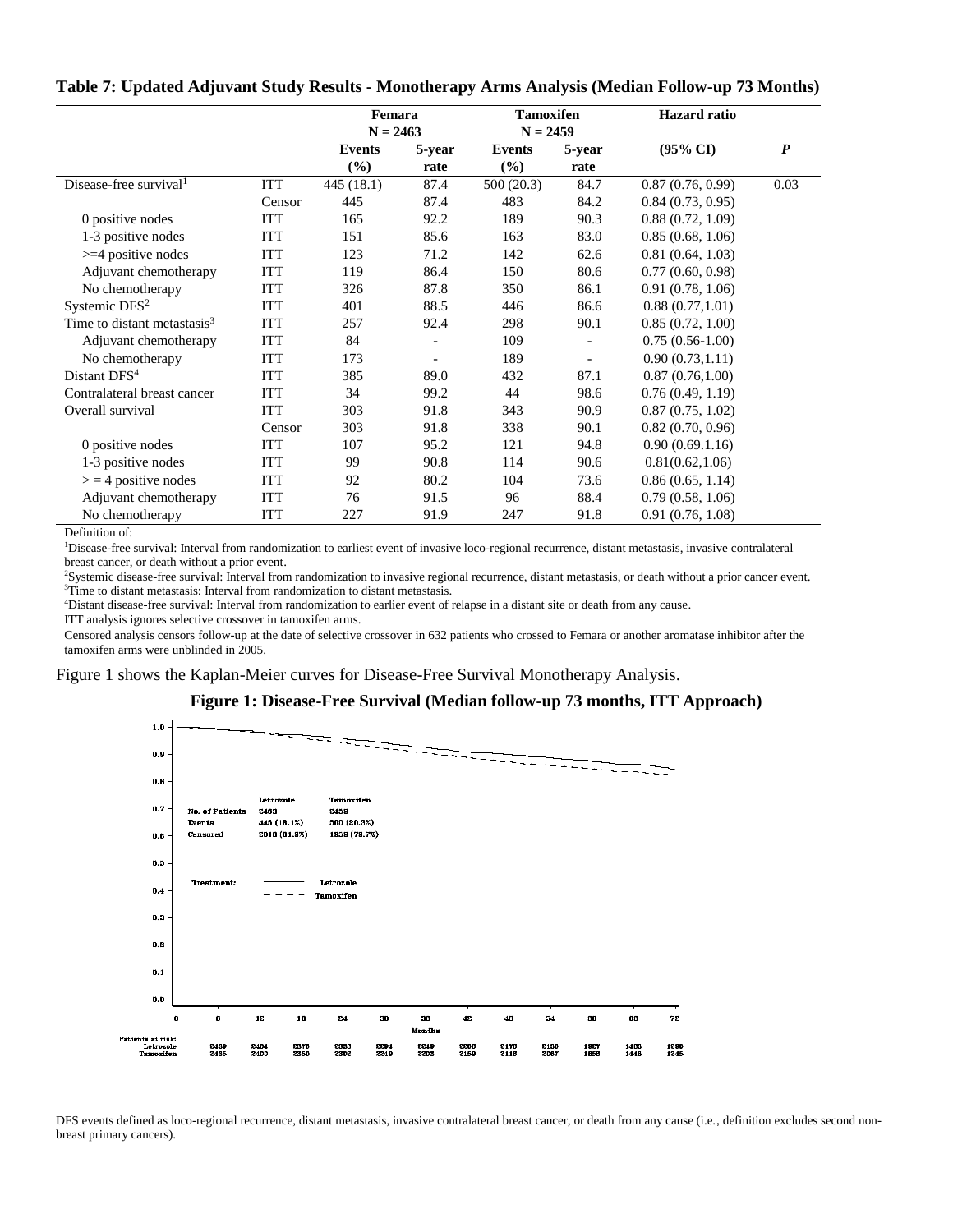The medians of overall survival for both arms were not reached for the MAA. There was no statistically significant difference in overall survival. The hazard ratio for survival in the Femara arm compared to the tamoxifen arm was 0.87, with 95% CI (0.75, 1.02) (see Table 7).

There were no significant differences in DFS, OS, SDFS, and Distant DFS from switch in the Sequential Treatments Analysis with respect to either monotherapy (e.g., [tamoxifen 2 years followed by] Femara 3 years versus tamoxifen beyond 2 years, DFS HR 0.89; 97.5% CI 0.68, 1.15 and [Femara 2 years followed by] tamoxifen 3 years versus Femara beyond 2 years, DFS HR 0.93; 97.5% CI 0.71, 1.22).

There were no significant differences in DFS, OS, SDFS, and Distant DFS from randomization in the Sequential Treatments Analyses.

#### <span id="page-18-0"></span>**14.2 Extended Adjuvant Treatment of Early Breast Cancer, Median Treatment Duration of 24 Months**

A double-blind, randomized, placebo-controlled trial (MA-17, NCT00003140) of Femara was performed in over 5,100 postmenopausal women with receptor-positive or unknown primary breast cancer who were disease free after 5 years of adjuvant treatment with tamoxifen.

The planned duration of treatment for patients in the study was 5 years, but the trial was terminated early because of an interim analysis showing a favorable Femara effect on time without recurrence or contralateral breast cancer. At the time of unblinding, women had been followed for a median of 28 months, 30% of patients had completed 3 or more years of follow-up and less than 1% of patients had completed 5 years of follow-up.

Selected baseline characteristics for the study population are shown in Table 8.

#### **Table 8: Selected Study Population Demographics (Modified ITT Population)**

| <b>Baseline Status</b>      | Femara         | <b>Placebo</b> |  |
|-----------------------------|----------------|----------------|--|
|                             | $N = 2582$     | $N = 2586$     |  |
| Hormone Receptor Status (%) |                |                |  |
| ER+ and/or PgR+             | 98             | 98             |  |
| <b>Both Unknown</b>         | 2              | $\overline{2}$ |  |
| Nodal Status (%)            |                |                |  |
| Node Negative               | 50             | 50             |  |
| <b>Node Positive</b>        | 46             | 46             |  |
| Nodal Status Unknown        | $\overline{4}$ | $\overline{4}$ |  |
| Chemotherapy                | 46             | 46             |  |

Table 9 shows the study results. Disease-free survival was measured as the time from randomization to the earliest event of loco-regional or distant recurrence of the primary disease or development of contralateral breast cancer or death. Disease-free survival by hormone receptor status, nodal status and adjuvant chemotherapy were similar to the overall results. Data were premature for an analysis of survival.

#### **Table 9: Extended Adjuvant Study Results**

|                                                 | Femara<br>$N = 2582$ | <b>Placebo</b><br>$N = 2586$ | <b>Hazard Ratio</b><br>$(95\% \text{ CI})$ | <i>P</i> -Value |
|-------------------------------------------------|----------------------|------------------------------|--------------------------------------------|-----------------|
| Disease Free Survival (DFS) <sup>1</sup> Events | 122(4.7%)            | 193 (7.5%)                   | $0.62(0.49, 0.78)^2$                       | 0.00003         |
| Local Breast Recurrence                         | 9                    | 22                           |                                            |                 |
| Local Chest Wall Recurrence                     | $\mathfrak{D}$       | 8                            |                                            |                 |
| <b>Regional Recurrence</b>                      | 7                    | 4                            |                                            |                 |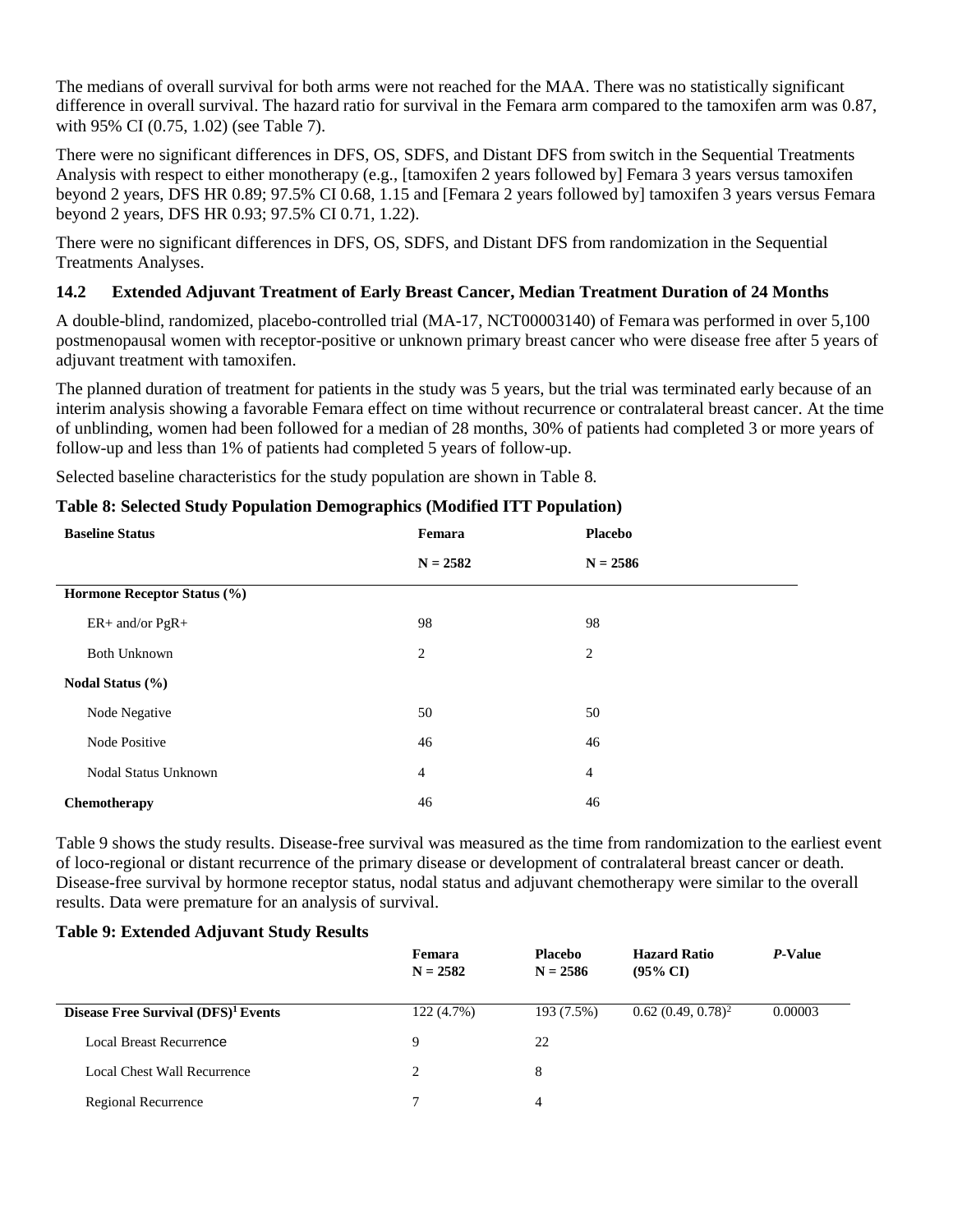| Distant Recurrence                                          | 55 | 92 | $0.61(0.44 - 0.84)$ | 0.003 |
|-------------------------------------------------------------|----|----|---------------------|-------|
| Contralateral Breast Cancer                                 | 19 | 29 |                     |       |
| Deaths Without Recurrence or Contralateral Breast<br>Cancer | 30 | 38 |                     |       |

CI = confidence interval for hazard ratio. Hazard ratio of less than 1.0 indicates difference in favor of Femara (lesser risk of recurrence); hazard ratio greater than 1.0 indicates difference in favor of placebo (higher risk of recurrence with Femara).

<sup>1</sup>First event of loco-regional recurrence, distant relapse, contralateral breast cancer or death from any cause.

<sup>2</sup>Analysis stratified by receptor status, nodal status and prior adjuvant chemotherapy (stratification factors as at randomization). *P*-value based on stratified log-rank test.

#### <span id="page-19-0"></span>**14.3 Updated Analyses of Extended Adjuvant Treatment of Early Breast Cancer, Median Treatment Duration of 60 Months**

#### **Table 10: Update of Extended Adjuvant Study Results**

|                                                                                       | Femara<br>$N = 2582$<br>$($ %) | <b>Placebo</b><br>$N = 2586$<br>$($ %) | Hazard Ratio <sup>1</sup><br>$(95\% \text{ CI})$ | $P-Value2$ |
|---------------------------------------------------------------------------------------|--------------------------------|----------------------------------------|--------------------------------------------------|------------|
| Disease Free Survival (DFS) events <sup>3</sup>                                       | 344 (13.3)                     | 402(15.5)                              | 0.89(0.77, 1.03)                                 | 0.12       |
| <b>Breast cancer recurrence</b><br>(Protocol definition of DFS events <sup>4</sup> )  | 209                            | 286                                    | 0.75(0.63, 0.89)                                 | 0.001      |
| Local Breast Recurrence                                                               | 15                             | 44                                     |                                                  |            |
| <b>Local Chest Wall Recurrence</b>                                                    | 6                              | 14                                     |                                                  |            |
| Regional Recurrence                                                                   | 10                             | 8                                      |                                                  |            |
| <b>Distant Recurrence</b>                                                             | 140                            | 167                                    |                                                  |            |
| Distant Recurrence (first or subsequent events)<br><b>Contralateral Breast Cancer</b> | 142                            | 169                                    | 0.88(0.70, 1.10)                                 | 0.246      |
|                                                                                       | 37                             | 53                                     |                                                  |            |
| Deaths Without Recurrence or<br>Contralateral<br><b>Breast Cancer</b>                 | 135                            | 116                                    |                                                  |            |

<sup>1</sup>Adjusted by receptor status, nodal status and prior chemotherapy.

<sup>2</sup>Stratified log-rank test, stratified by receptor status, nodal status and prior chemotherapy.

<sup>3</sup>DFS events defined as earliest of loco-regional recurrence, distant metastasis, contralateral breast cancer or death from any cause, and ignoring switches to Femara in 60% of the placebo arm.

<sup>4</sup>Protocol definition does not include deaths from any cause.

Updated analyses were conducted at a median follow-up of 62 months. In the Femara arm, 71% of the patients were treated for a least 3 years and 58% of patients completed at least 4.5 years of extended adjuvant treatment. After the unblinding of the study at a median follow-up of 28 months, approximately 60% of the selected patients in the placebo arm opted to switch to Femara.

In this updated analysis shown in Table 10 Femara significantly reduced the risk of breast cancer recurrence or contralateral breast cancer compared with placebo (HR 0.75; 95% CI 0.63, 0.89; *P* = 0.001). However, in the updated DFS analysis (interval between randomization and earliest event of loco-regional recurrence, distant metastasis, contralateral breast cancer, or death from any cause) the treatment difference was heavily diluted by 60% of the patients in the placebo arm switching to Femara and accounting for 64% of the total placebo patient-years of follow-up. Ignoring these switches, the risk of DFS event was reduced by a non-significant 11% (HR 0.89; 95% CI 0.77, 1.03). There was no significant difference in distant DFS or overall survival.

#### <span id="page-19-1"></span>**14.4 First-Line Treatment of Advanced Breast Cancer**

A randomized, double-blind, multinational trial (P025) compared Femara 2.5 mg with tamoxifen 20 mg in 916 postmenopausal patients with locally advanced (Stage IIIB or loco-regional recurrence not amenable to treatment with surgery or radiation) or metastatic breast cancer. Time to progression (TTP) was the primary endpoint of the trial. Selected baseline characteristics for this study are shown in Table 11.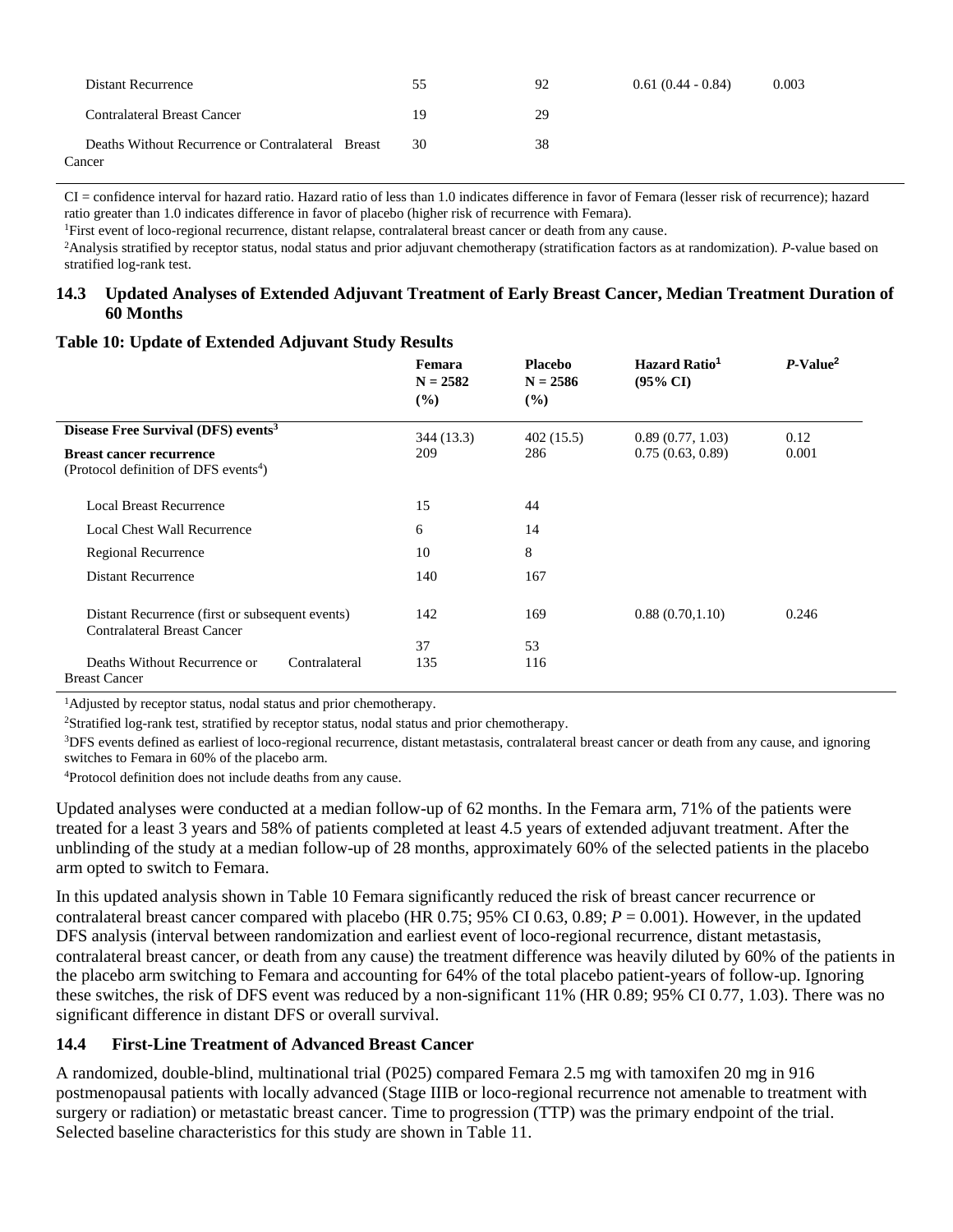| <b>Baseline Status</b>                             | Femara    | <b>Tamoxifen</b> |
|----------------------------------------------------|-----------|------------------|
|                                                    | $N = 458$ | $N = 458$        |
| <b>Stage of Disease</b>                            |           |                  |
| IIIB                                               | 6%        | 7%               |
| IV                                                 | 93%       | 92%              |
| <b>Receptor Status</b>                             |           |                  |
| ER and PgR Positive                                | 38%       | 41%              |
| ER or PgR Positive                                 | 26%       | 26%              |
| Both Unknown                                       | 34%       | 33%              |
| ER <sup>-</sup> or PgR <sup>-</sup> /Other Unknown | $< 1\%$   | $\mathbf{0}$     |
| <b>Previous Antiestrogen Therapy</b>               |           |                  |
| Adjuvant                                           | 19%       | 18%              |
| None                                               | 81%       | 82%              |
| <b>Dominant Site of Disease</b>                    |           |                  |
| Soft Tissue                                        | 25%       | 25%              |
| Bone                                               | 32%       | 29%              |
| Viscera                                            | 43%       | 46%              |

#### **Table 11: Selected Study Population Demographics**

Femara was superior to tamoxifen in TTP and rate of objective tumor response (see Table 12).

Table 12 summarizes the results of the trial, with a total median follow-up of approximately 32 months. (All analyses are unadjusted and use 2-sided *P*-values.)

## **Table 12: Results of First-Line Treatment of Advanced Breast Cancer**

|                                       | <b>Femara</b><br>$2.5 \text{ mg}$ | <b>Tamoxifen</b><br>$20 \text{ mg}$ | <b>Hazard or Odds</b><br>Ratio $(95\% \text{ CI})$ |
|---------------------------------------|-----------------------------------|-------------------------------------|----------------------------------------------------|
|                                       | $N = 453$                         | $N = 454$                           | <i>P</i> -Value (2-sided)                          |
| <b>Median Time to Progression</b>     | 9.4 months                        | 6.0 months                          | $(0.72\ (0.62, 0.83)^1)$<br>P < 0.0001             |
| <b>Objective Response Rate</b>        |                                   |                                     |                                                    |
| $(CR + PR)$                           | 145 (32%)                         | 95 (21%)                            | $1.77(1.31, 2.39)^2$                               |
|                                       |                                   |                                     | $P = 0.0002$                                       |
| (CR)                                  | 42 (9%)                           | 15 (3%)                             | $2.99(1.63, 5.47)^2$                               |
|                                       |                                   |                                     | $P = 0.0004$                                       |
| <b>Duration of Objective Response</b> |                                   |                                     |                                                    |
| Median                                | 18 months                         | 16 months                           |                                                    |
|                                       | $(N = 145)$                       | $(N = 95)$                          |                                                    |
| <b>Overall Survival</b>               | 35 months                         | 32 months                           |                                                    |
|                                       | $(N = 458)$                       | $(N = 458)$                         | $P = 0.5136^3$                                     |

<sup>1</sup>Hazard ratio.

<sup>2</sup>Odds ratio.

<sup>3</sup>Overall log-rank test.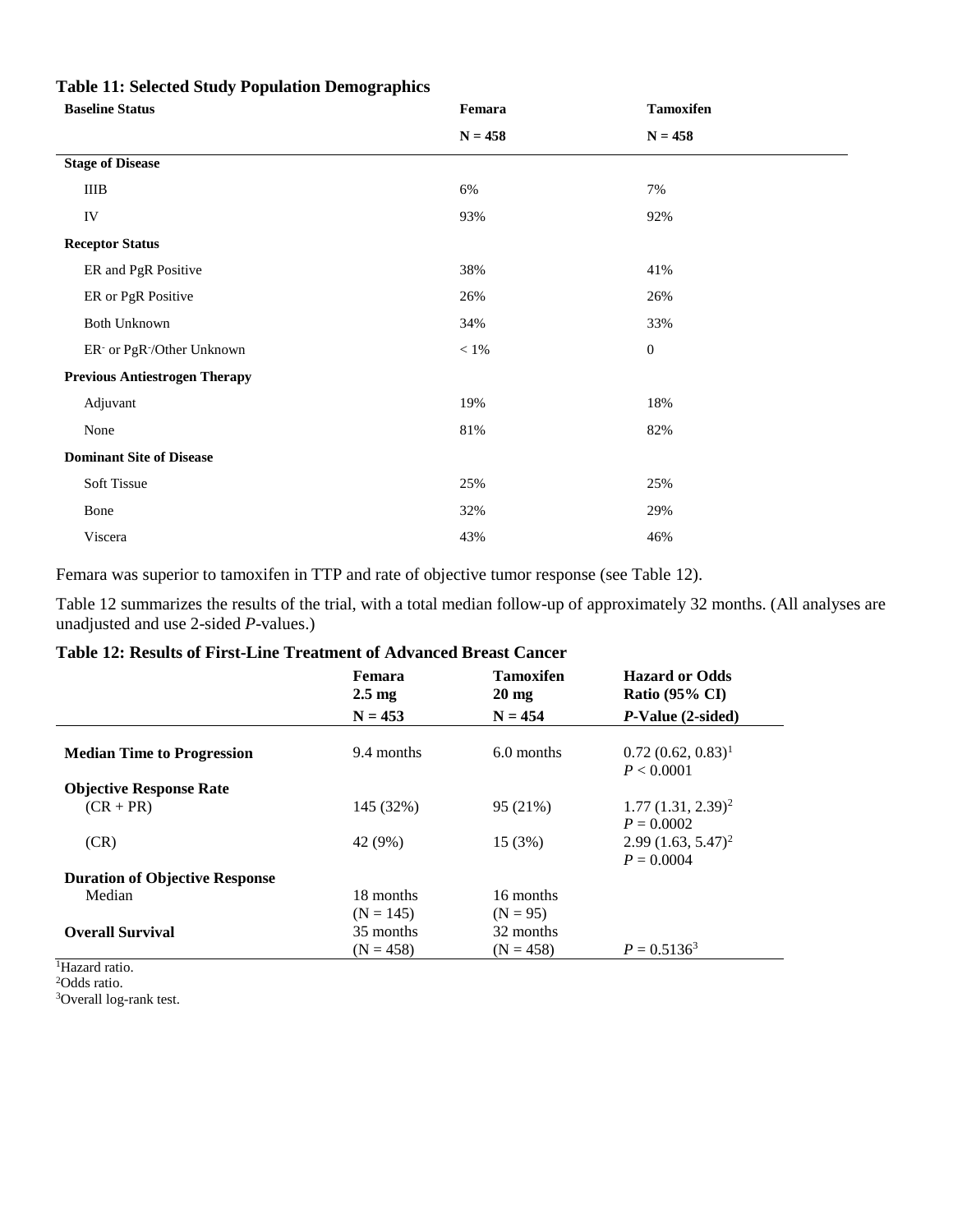Figure 2 shows the Kaplan-Meier curves for TTP.





Table 13 shows results in the subgroup of women who had received prior antiestrogen adjuvant therapy, Table 14, results by disease site and Table 15, the results by receptor status.

|  |  |  |  | Table 13: Efficacy in Patients Who Received Prior Antiestrogen Therapy |  |
|--|--|--|--|------------------------------------------------------------------------|--|
|  |  |  |  |                                                                        |  |

| <b>Variable</b>                            | Femara                 | <b>Tamoxifen</b>        |
|--------------------------------------------|------------------------|-------------------------|
|                                            | $2.5 \text{ mg}$       | $20 \text{ mg}$         |
|                                            | $N = 84$               | $N = 83$                |
| <b>Median Time to Progression (95% CI)</b> | 8.9 months (6.2, 12.5) | 5.9 months $(3.2, 6.2)$ |
| Hazard Ratio for TTP (95% CI)              | 0.60(0.43, 0.84)       |                         |
| <b>Objective Response Rate</b>             |                        |                         |
| $(CR + PR)$                                | 22(26%)                | 7(8%)                   |
| Odds Ratio for Response (95% CI)           |                        | 3.85(1.50, 9.60)        |

Hazard ratio less than 1 or odds ratio greater than 1 favors Femara; hazard ratio greater than 1 or odds ratio less than 1 favors tamoxifen.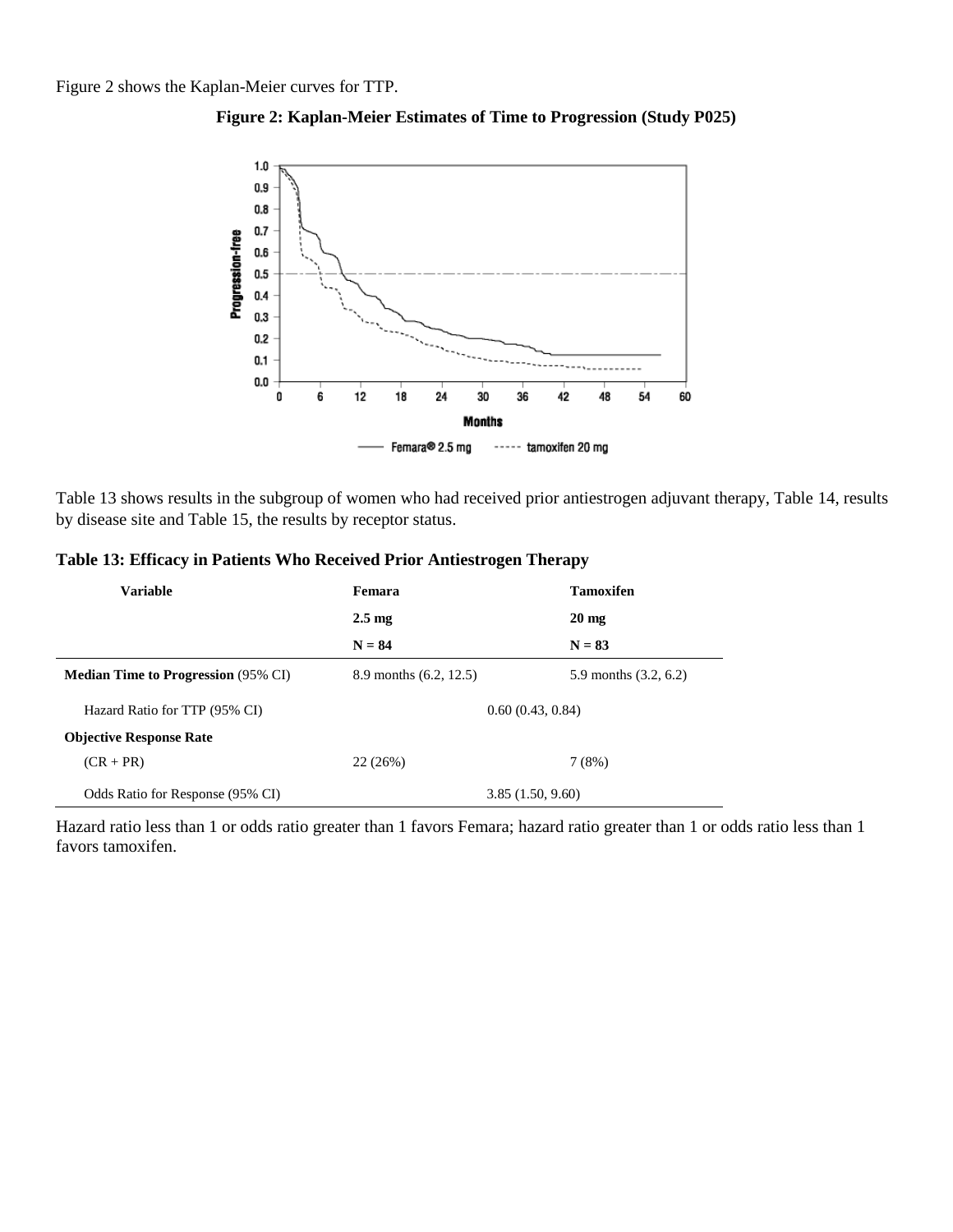#### **Table 14: Efficacy by Disease Site**

|                                | Femara           | <b>Tamoxifen</b> |
|--------------------------------|------------------|------------------|
|                                | $2.5 \text{ mg}$ | $20 \text{ mg}$  |
| <b>Dominant Disease Site</b>   |                  |                  |
| <b>Soft Tissue:</b>            | $N = 113$        | $N = 115$        |
| Median TTP                     | 12.1 months      | 6.4 months       |
| <b>Objective Response Rate</b> | 50%              | 34%              |
| <b>Bone:</b>                   | $N = 145$        | $N = 131$        |
| Median TTP                     | 9.5 months       | 6.3 months       |
| <b>Objective Response Rate</b> | 23%              | 15%              |
| Viscera:                       | $N = 195$        | $N = 208$        |
| Median TTP                     | 8.3 months       | 4.6 months       |
| <b>Objective Response Rate</b> | 28%              | 17%              |

# **Table 15: Efficacy by Receptor Status**

| Femara                   | <b>Tamoxifen</b>        |  |
|--------------------------|-------------------------|--|
| $2.5 \text{ mg}$         | $20 \text{ mg}$         |  |
| $N = 294$                | $N = 305$               |  |
| 9.4 months (8.9, 11.8)   | 6.0 months $(5.1, 8.5)$ |  |
| 0.69(0.58, 0.83)         |                         |  |
| 97 (33%)                 | 66 (22%)                |  |
| 1.78(1.20, 2.60)         |                         |  |
| $N = 159$                | $N = 149$               |  |
| 9.2 months $(6.1, 12.3)$ | 6.0 months $(4.1, 6.4)$ |  |
| 0.77(0.60, 0.99)         |                         |  |
| 48 (30%)                 | 29 (20%)                |  |
| 1.79(1.10, 3.00)         |                         |  |
|                          |                         |  |

Hazard ratio less than 1 or odds ratio greater than 1 favors Femara; hazard ratio greater than 1 or odds ratio less than 1 favors tamoxifen.

Figure 3 shows the Kaplan-Meier curves for survival.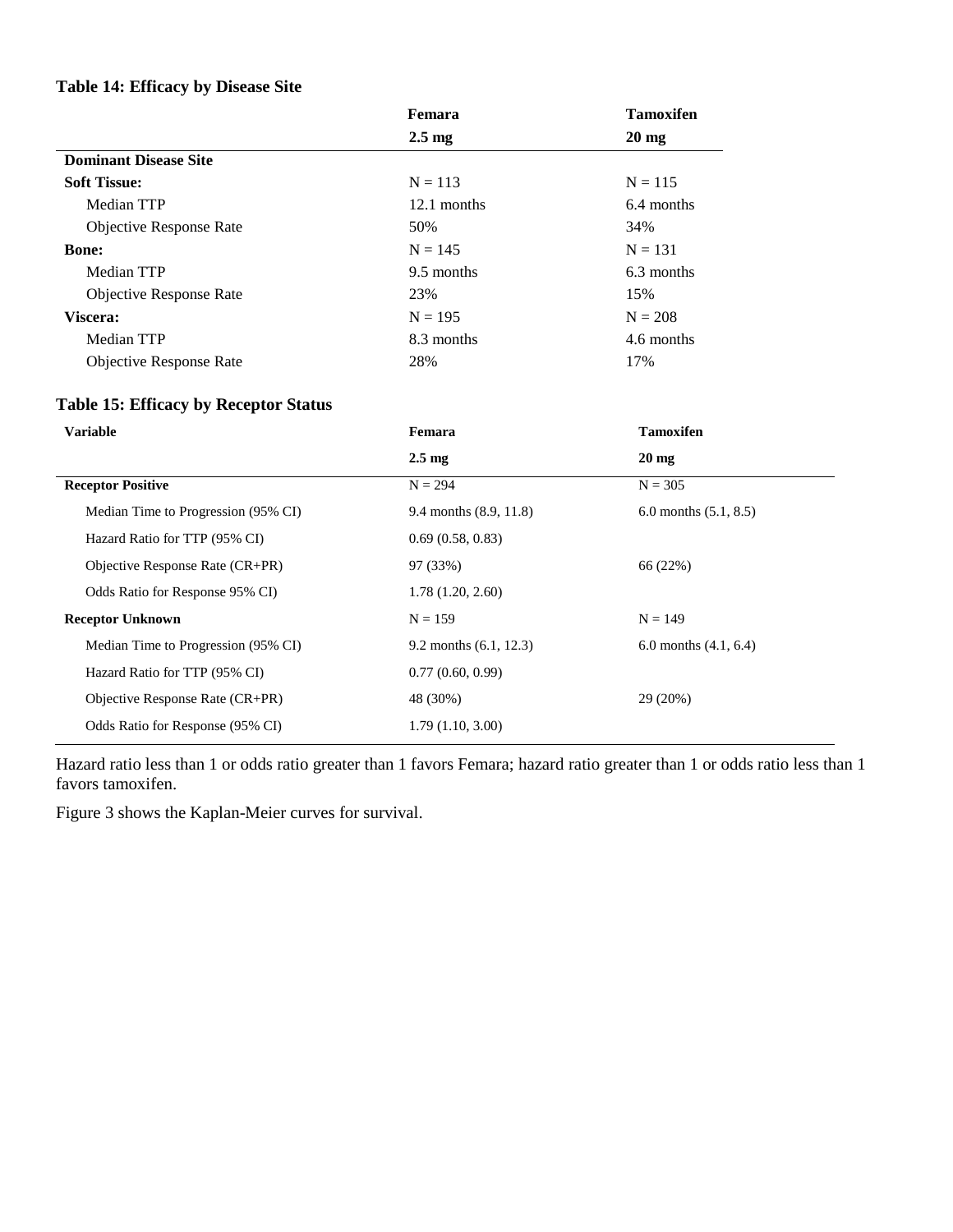

**Legend:** Randomized Femara: n = 458, events 57%, median overall survival 35 months (95% CI 32 to 38 months) Randomized tamoxifen:  $n = 458$ , events 57%, median overall survival 32 months (95% CI 28 to 37 months) Overall log-rank  $P = 0.5136$  (i.e., there was no significant difference between treatment arms in overall survival).

The median overall survival was 35 months for the Femara group and 32 months for the tamoxifen group, with a *P*-value 0.5136. Study design allowed patients to cross over upon progression to the other therapy. Approximately 50% of patients crossed over to the opposite treatment arm and almost all patients who crossed over had done so by 36 months. The median time to crossover was 17 months (Femara to tamoxifen) and 13 months (tamoxifen to Femara). In patients who did not cross over to the opposite treatment arm, median survival was 35 months with Femara ( $n = 219,95\%$  CI, 29 to 43 months) vs 20 months with tamoxifen ( $n = 229$ , 95% CI, 16 to 26 months).

#### <span id="page-23-0"></span>**14.5 Second-Line Treatment of Advanced Breast Cancer**

Femara was initially studied at doses of 0.1 mg to 5.0 mg daily in six noncomparative trials (AR/BC1, P01, AR/ST1, AR/PS1, AR/ES1, and NJO-03) in 181 postmenopausal estrogen/progesterone receptor positive or unknown advanced breast cancer patients previously treated with at least antiestrogen therapy. Patients had received other hormonal therapies and also may have received cytotoxic therapy. Eight (20%) of forty patients treated with Femara 2.5 mg daily in trials achieved an objective tumor response (complete or partial response).

Two large randomized, controlled, multinational (predominantly European) trials (AR/BC2, AR/BC3) were conducted in patients with advanced breast cancer who had progressed despite antiestrogen therapy. Patients were randomized to Femara 0.5 mg daily, Femara 2.5 mg daily, or a comparator [megestrol acetate 160 mg daily in one study (AR/BC2); and aminoglutethimide 250 mg twice a day with corticosteroid supplementation in the other study (AR/BC3)]. In each study over 60% of the patients had received therapeutic antiestrogens, and about one-fifth of these patients had an objective response. The megestrol acetate controlled study was double-blind; the other study was open label. Selected baseline characteristics for each study are shown in Table 16.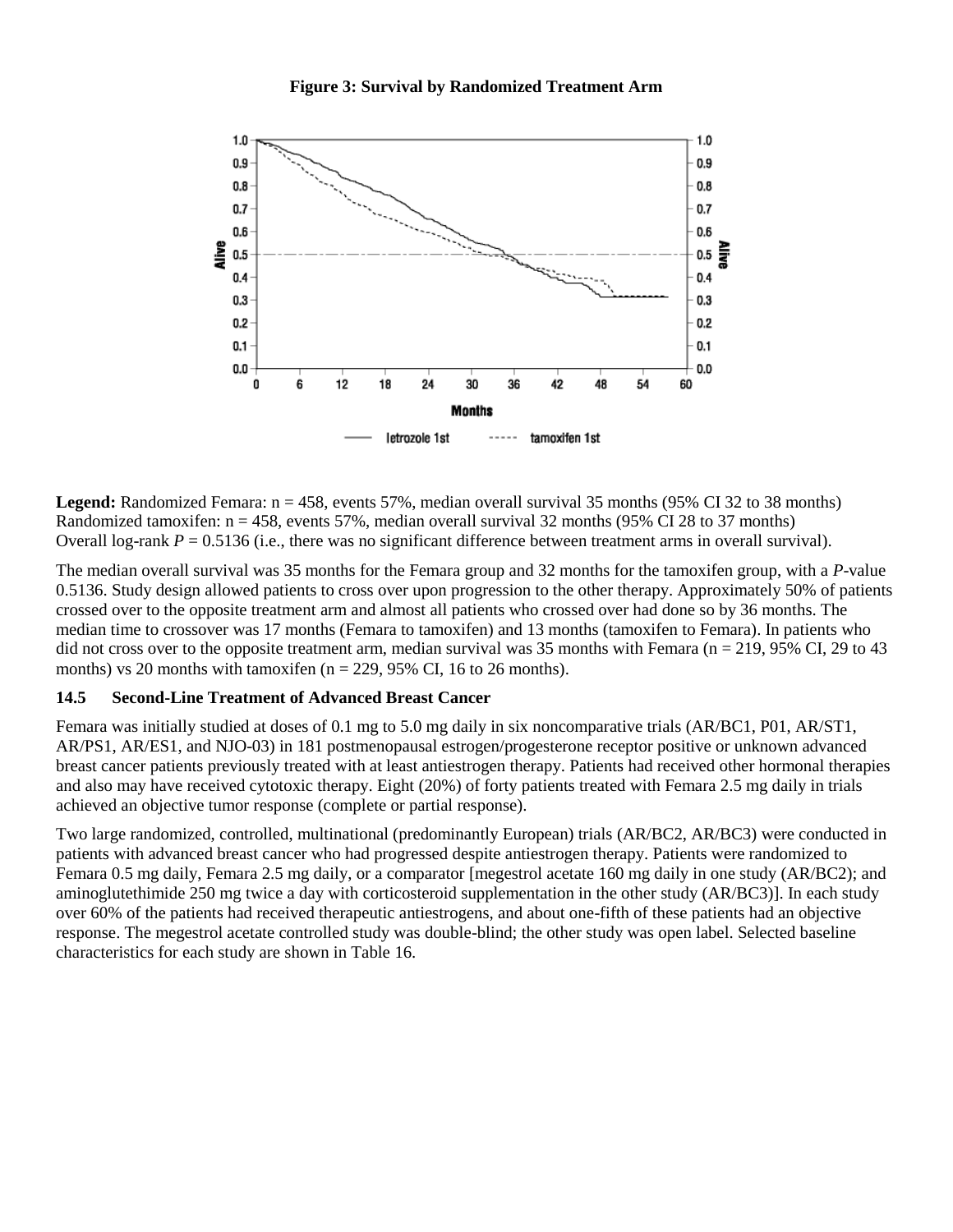| Parameter                  | <b>Megestrol Acetate</b> | Aminoglutethimide |
|----------------------------|--------------------------|-------------------|
|                            | <b>Study</b>             | <b>Study</b>      |
| <b>No. of Participants</b> | 552                      | 557               |
| <b>Receptor Status</b>     |                          |                   |
| <b>ER/PR Positive</b>      | 57%                      | 56%               |
| ER/PR Unknown              | 43%                      | 44%               |
| <b>Previous Therapy</b>    |                          |                   |
| <b>Adjuvant Only</b>       | 33%                      | 38%               |
| Therapeutic $+/-$ Adj.     | 66%                      | 62%               |
| <b>Sites of Disease</b>    |                          |                   |
| <b>Soft Tissue</b>         | 56%                      | 50%               |
| Bone                       | 50%                      | 55%               |
| Viscera                    | 40%                      | 44%               |

#### **Table 16: Selected Study Population Demographics**

Confirmed objective tumor response (complete response plus partial response) was the primary endpoint of the trials. Responses were measured according to the Union Internationale Contre le Cancer (UICC) criteria and verified by independent, blinded review. All responses were confirmed by a second evaluation 4 to 12 weeks after the documentation of the initial response.

Table 17 shows the results for the first trial (AR/BC2), with a minimum follow-up of 15 months that compared Femara 0.5 mg, Femara 2.5 mg, and megestrol acetate 160 mg daily (All analyses are unadjusted).

#### **Table 17: Megestrol Acetate Study Results**

|                                     | Femara                                       | Femara           | <b>Megestrol</b>                            |
|-------------------------------------|----------------------------------------------|------------------|---------------------------------------------|
|                                     | 0.5 <sub>mg</sub>                            | $2.5 \text{ mg}$ | Acetate                                     |
|                                     | $N = 188$                                    | $N = 174$        | $N = 190$                                   |
| Objective Response $(CR + PR)$      | 22 (11.7%)                                   | 41 (23.6%)       | 31 (16.3%)                                  |
| <b>Median Duration of Response</b>  | 552 days                                     | (Not reached)    | 561 days                                    |
| <b>Median Time to Progression</b>   | 154 days                                     | 170 days         | 168 days                                    |
| <b>Median Survival</b>              | 633 days                                     | 730 days         | 659 days                                    |
| <b>Odds Ratio for Response</b>      | Femara 2.5: Femara $0.5 = 2.33$              |                  | Femara 2.5: megestrol = $1.58$              |
|                                     | $(95\% \text{ CI: } 1.32, 4.17); P = 0.004*$ |                  | $(95\% \text{ CI: } 0.94, 2.66); P = 0.08*$ |
| <b>Relative Risk of Progression</b> | Femara 2.5: Femara $0.5 = 0.81$              |                  | Femara 2.5: megestrol = $0.77$              |
|                                     | $(95\% \text{ CI: } 0.63, 1.03); P = 0.09*$  |                  | $(95\% \text{ CI: } 0.60, 0.98); P = 0.03*$ |

\*Two-sided *P*-value.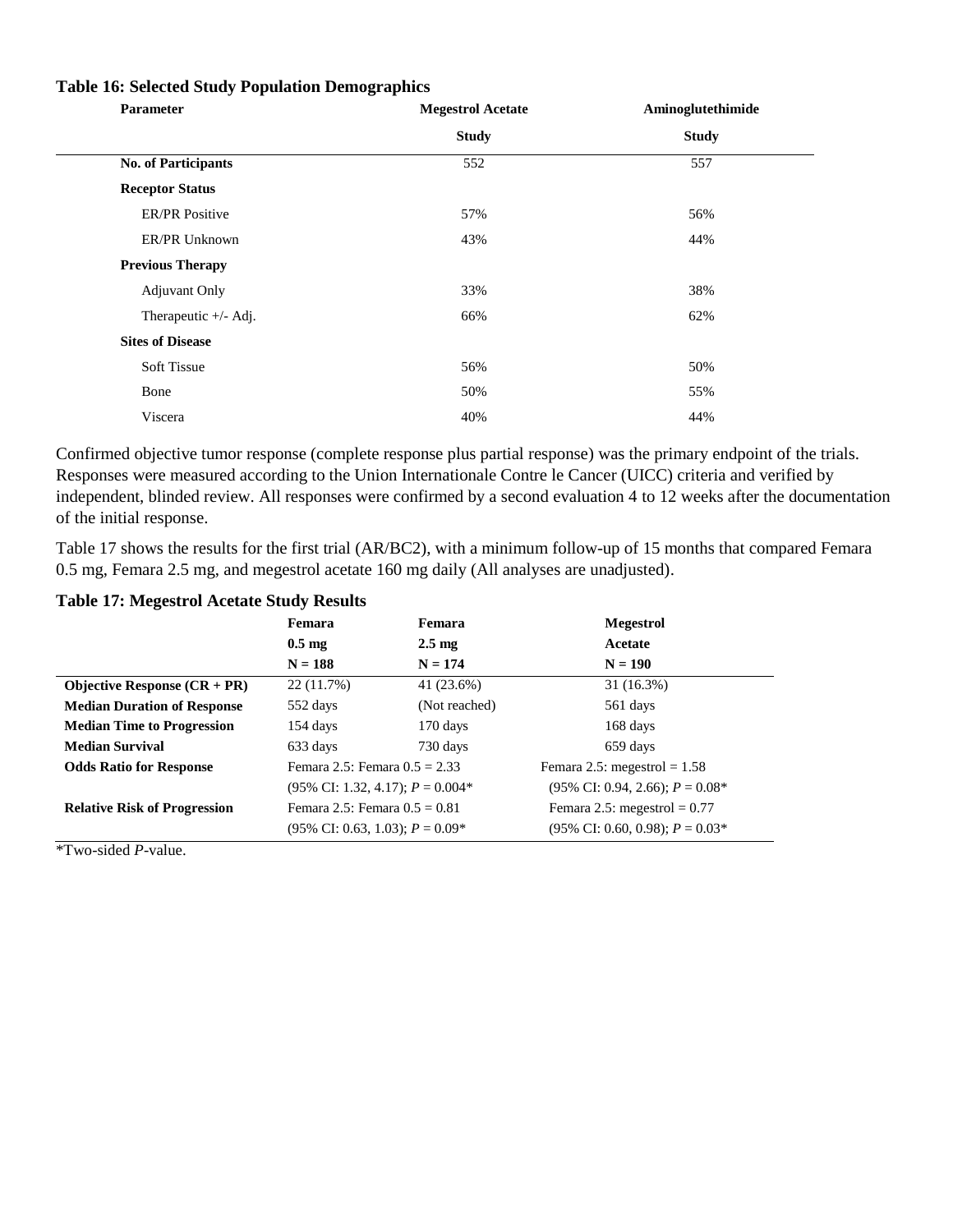The Kaplan-Meier curves for progression for the megestrol acetate study are shown in Figure 4.





The results for the study comparing Femara to aminoglutethimide (AR/BC3), with a minimum follow-up of 9 months, are shown in Table 18 (Unadjusted analyses are used).

|                                                  | Femara                                                                 | Femara           |                                                |
|--------------------------------------------------|------------------------------------------------------------------------|------------------|------------------------------------------------|
|                                                  | $0.5 \text{ mg}$                                                       | $2.5 \text{ mg}$ | Aminoglutethimide                              |
|                                                  | $N = 193$                                                              | $N = 185$        | $N = 179$                                      |
| <b>Objective Response <math>(CR + PR)</math></b> | 34 (17.6%)                                                             | 34 (18.4%)       | 22 (12.3%)                                     |
| <b>Median Duration of Response</b>               | 619 days                                                               | 706 days         | 450 days                                       |
| <b>Median Time to Progression</b>                | $103$ days                                                             | 123 days         | $112$ days                                     |
| <b>Median Survival</b>                           | 636 days                                                               | 792 days         | 592 days                                       |
| <b>Odds Ratio for Response</b>                   | Femara 2.5:                                                            |                  | Femara 2.5:                                    |
|                                                  | Femara $0.5 = 1.05$<br>$(95\% \text{ CI: } 0.62, 1.79)$ ; $P = 0.85^*$ |                  | Aminoglutethimide = $1.61$                     |
|                                                  |                                                                        |                  | $(95\% \text{ CI: } 0.90, 2.87)$ : $P = 0.11*$ |
| <b>Relative Risk of Progression</b>              | Femara 2.5:                                                            |                  | Femara 2.5:                                    |
|                                                  | Femara $0.5 = 0.86$                                                    |                  | Aminoglutethimide = $0.74$                     |
|                                                  | $(95\% \text{ CI: } 0.68, 1.11); P = 0.25^*$                           |                  | $(95\% \text{ CI: } 0.57, 0.94); P = 0.02*$    |

**Table 18: Aminoglutethimide Study Results**

\*Two-sided *P*-value.

The Kaplan-Meier curves for progression for the aminoglutethimide study is shown in Figure 5.